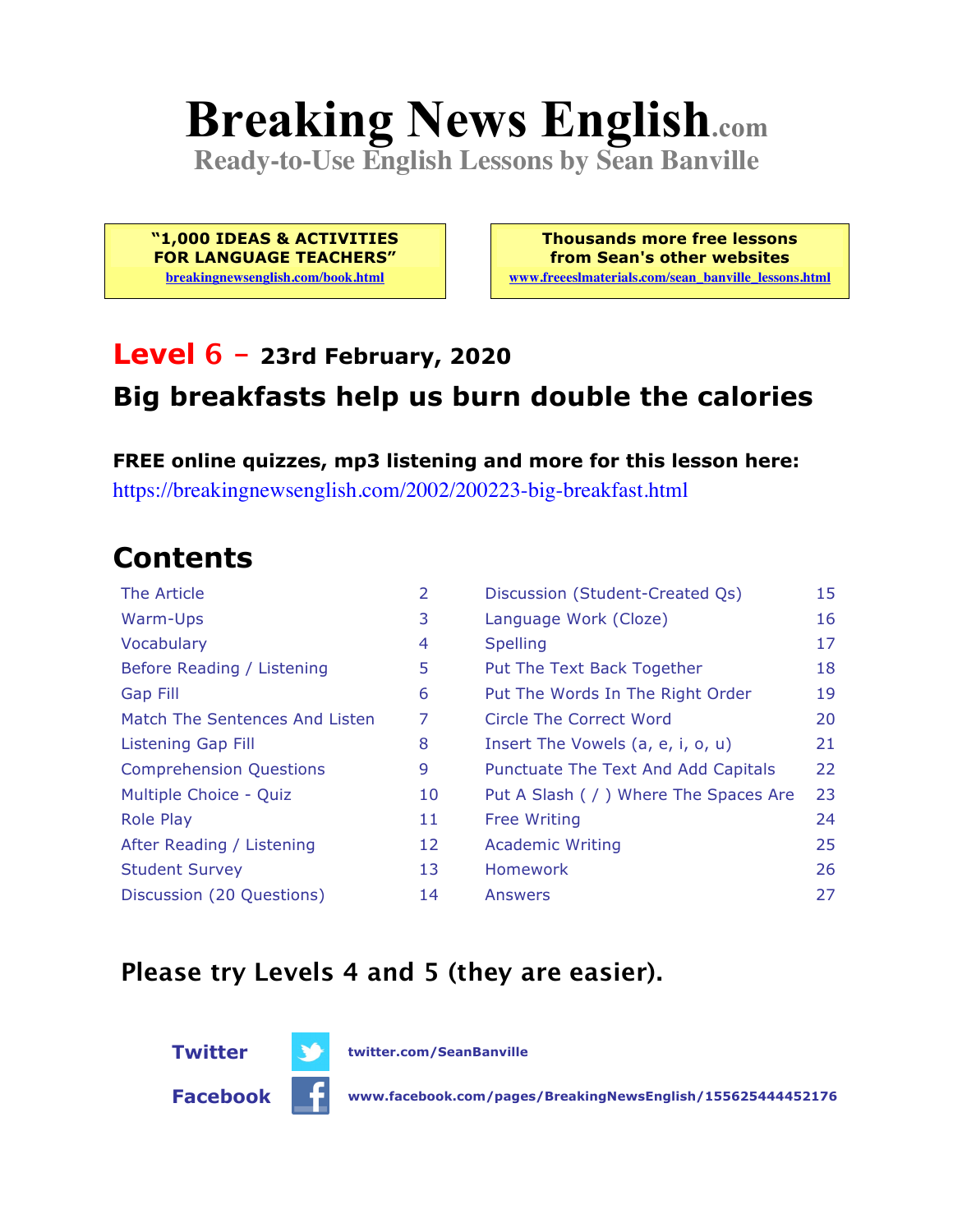### **THE ARTICLE**

From https://breakingnewsenglish.com/2002/200223-big-breakfast.html

Researchers have revealed what might be a highly popular new way to lose weight - eat a big breakfast. It could become the biggest diet fad ever for those wishing to shed a few kilos. Scientists in Germany conducted a study on how a hearty breakfast affected the body's metabolism in a laboratory experiment. Sixteen men ate a low-calorie breakfast and high-calorie dinner one day, and reversed this with a highcalorie breakfast and low-calorie dinner the next. Eating a larger breakfast and a smaller dinner boosted a process called diet-induced thermogenesis (DIT). This is the generation of heat in the body that burns up calories. This happened even when the total calories consumed throughout the day remained the same.

Eating a big breakfast led to 2.5 times higher rates of DIT. Researcher Dr Juliane Richter spoke about the findings of her investigation. She said: "Our results show a meal eaten for breakfast, regardless of the amount of calories it contains, creates twice as high DIT as the same meal consumed for dinner. This finding is significant for all people as it underlines the value of eating enough at breakfast." She added: "Eating more at breakfast instead of dinner could prevent obesity and high blood sugar. We recommend that patients with obesity as well as healthy people eat a significant breakfast rather than a large dinner to reduce body weight and prevent metabolic diseases."

Sources: https://www.**healthline.com**/health-news/a-big-breakfast-may-help-you-burn-double-thecalories#The-bottom-line https://**metro.co.uk**/2020/02/20/eating-big-breakfast-helps-burn-double-calories-says-study-12270475/?ito=cbshare https://**medicalxpress.com**/news/2020-02-people-big-breakfast-calories.html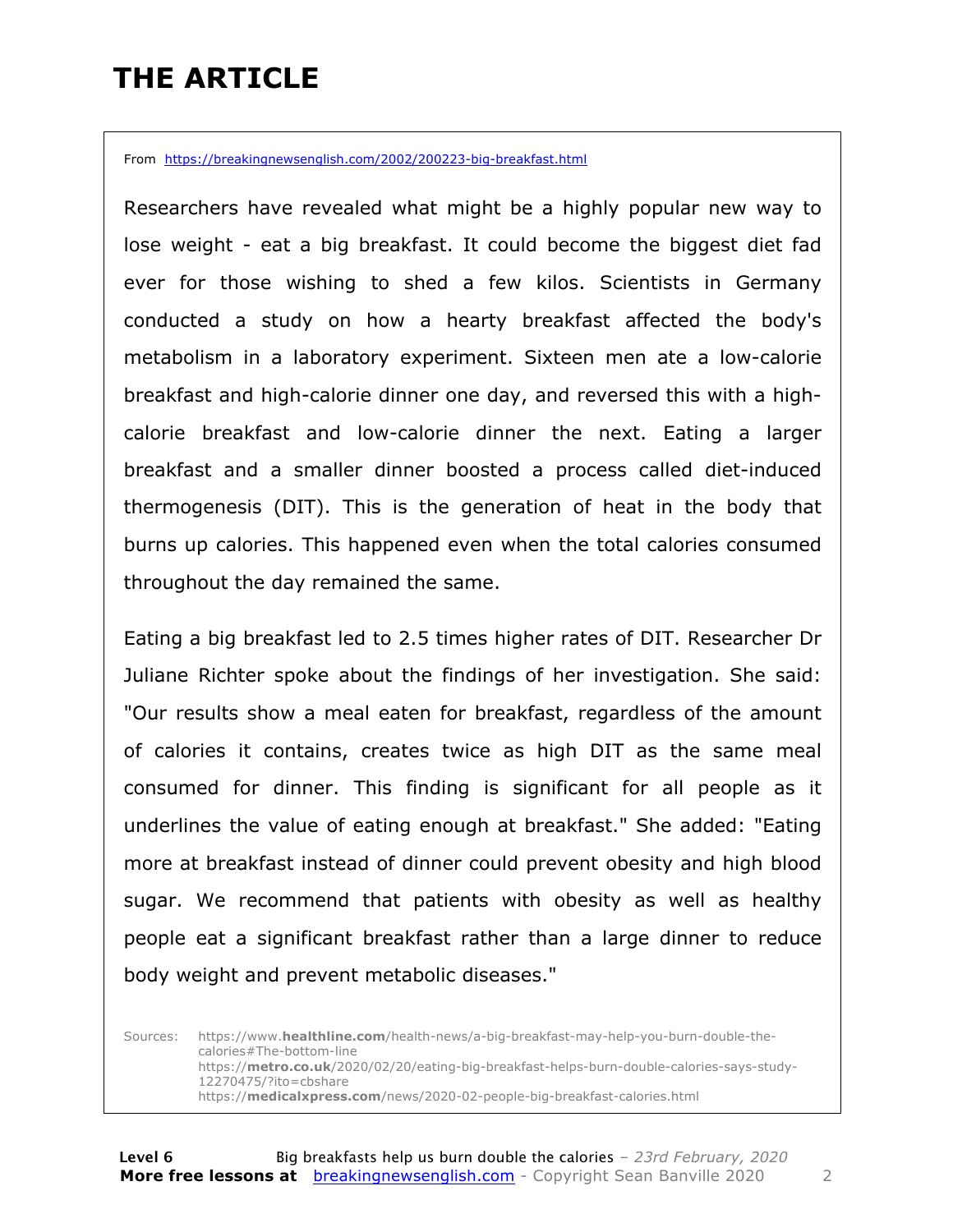#### **WARM-UPS**

**1. BREAKFAST:** Students walk around the class and talk to other students about breakfast. Change partners often and share your findings.

**2. CHAT:** In pairs / groups, talk about these topics or words from the article. What will the article say about them? What can you say about these words and your life?

researchers / popular / lose weight / diet / fad / metabolism / breakfast / calories / investigation / results / dinner / significant / obesity / eating / blood sugar / healthy

Have a chat about the topics you liked. Change topics and partners frequently.

**3. MOST IMPORTANT MEAL:** Students A **strongly** believe breakfast is the most important meal of the day; Students B **strongly** believe it isn't. Change partners again and talk about your conversations.

**4. WEIGHT:** What do you think of these ways of losing weight? What are the good and bad things about them? Complete this table with your partner(s). Change partners often and share what you wrote.

|                  | <b>What You Think</b> | <b>Good Things</b> | <b>Bad Things</b> |
|------------------|-----------------------|--------------------|-------------------|
| Exercise         |                       |                    |                   |
| Being vegetarian |                       |                    |                   |
| Fasting          |                       |                    |                   |
| Big breakfasts   |                       |                    |                   |
| No sugary food   |                       |                    |                   |
| Sleep well       |                       |                    |                   |

**5. DINNER:** Spend one minute writing down all of the different words you associate with the word "dinner". Share your words with your partner(s) and talk about them. Together, put the words into different categories.

**6. DIETS:** Rank these with your partner. Put the best diets at the top. Change partners often and share your rankings.

- Fruit diet
- Vegan diet
- Vegetarian diet
- Mediterranean diet
- Low-carb diet
- Low-fat diet
- Fasting diet
- Liquid diet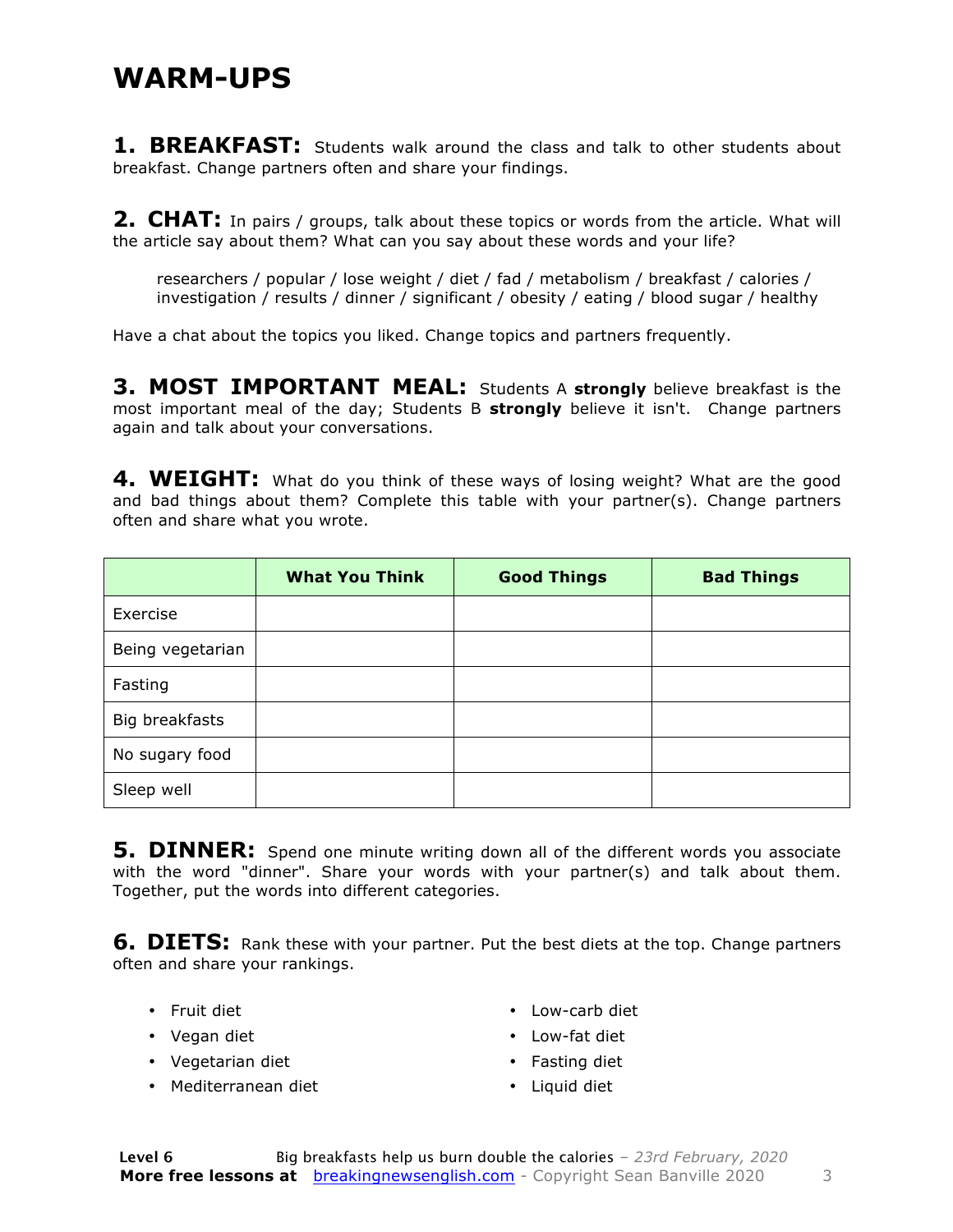#### **VOCABULARY MATCHING**

#### **Paragraph 1**

| 1.  | revealed    | a. | An intense and widely shared enthusiasm<br>for something, especially one that is short-<br>lived and without basis in its qualities. |  |  |  |  |
|-----|-------------|----|--------------------------------------------------------------------------------------------------------------------------------------|--|--|--|--|
| 2.  | fad         | b. | Of food: healthy and in a larger amount.                                                                                             |  |  |  |  |
| 3.  | shed        | c. | Ate, drank or used.                                                                                                                  |  |  |  |  |
| 4.  | hearty      | d. | Lose something, like weight.                                                                                                         |  |  |  |  |
| 5.  | metabolism  | e. | Helped or encouraged something to increase<br>or improve.                                                                            |  |  |  |  |
| 6.  | boosted     | f. | previously unknown<br>Made<br>or<br>secret<br>information known to others.                                                           |  |  |  |  |
| 7.  | consumed    | g. | The chemical processes that happen inside a<br>living organism in order to maintain life.                                            |  |  |  |  |
|     | Paragraph 2 |    |                                                                                                                                      |  |  |  |  |
| 8.  | rate        | h. | A conclusion reached as a result of an<br>inquiry, investigation, research or trial.                                                 |  |  |  |  |
| 9.  | findings    | i. | Without considering or paying attention to<br>the present situation.                                                                 |  |  |  |  |
| 10. | regardless  | j. | Stop from happening.                                                                                                                 |  |  |  |  |
| 11. | underline   | k. | The condition of being very, very fat or<br>overweight.                                                                              |  |  |  |  |
| 12. | obesity     | I. | Emphasize something; show that something<br>is important.                                                                            |  |  |  |  |
| 13. | significant | m. | A measure, quantity, or frequency - usually<br>one measured against some other quantity<br>or measure.                               |  |  |  |  |
| 14. | prevent     | n. | Sufficiently great or important to be worthy<br>of attention.                                                                        |  |  |  |  |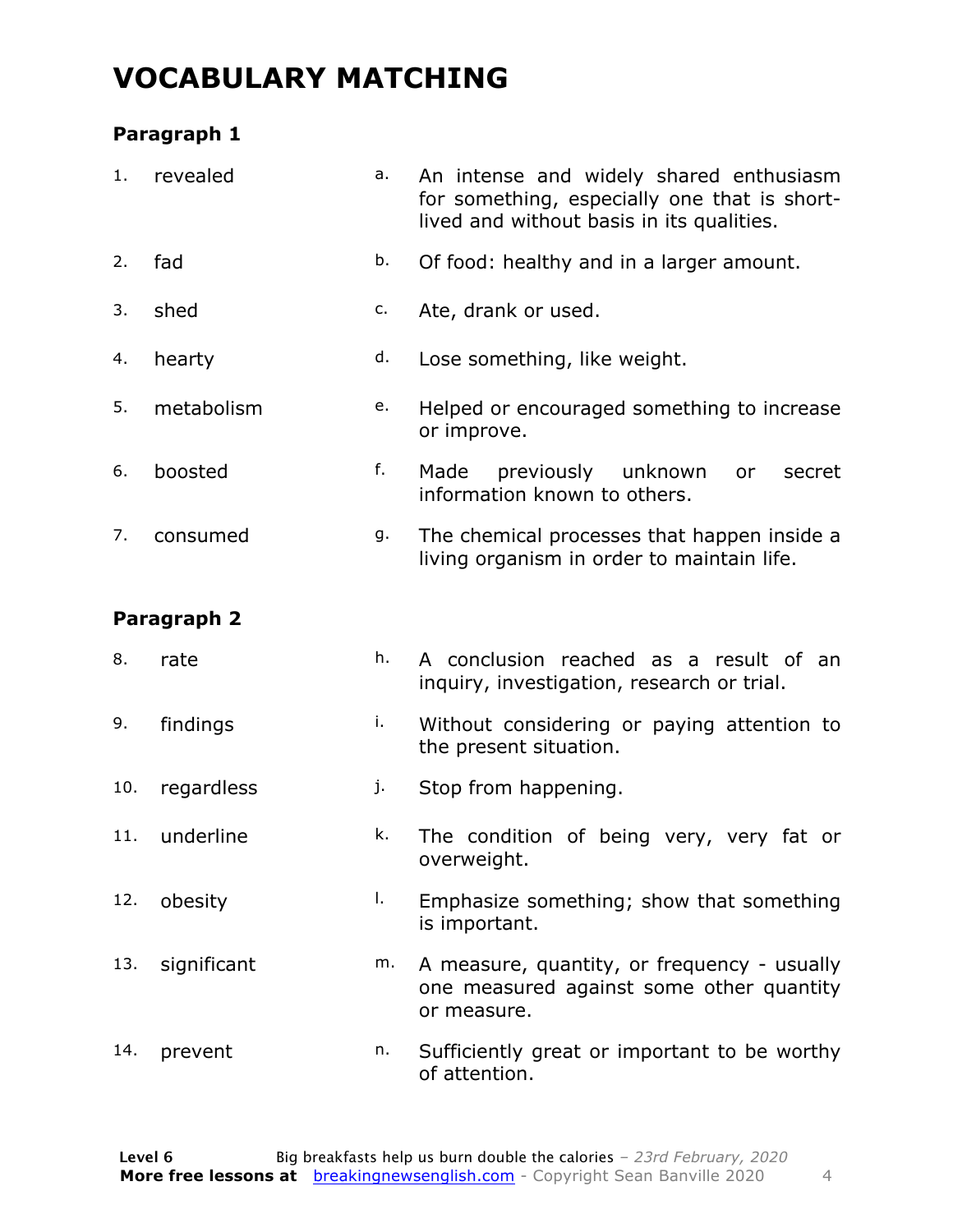### **BEFORE READING / LISTENING**

From https://breakingnewsenglish.com/2002/200223-big-breakfast.html

#### **1. TRUE / FALSE:** Read the headline. Guess if a-h below are true (T) or false (F).

- a. Eating a big breakfast could be a highly popular way of losing weight. **T / F**
- b. The article said a shed is the best place to lose a few kilos. **T / F**
- c. Researchers looked at how meals affected the metabolism of 160 men. **T / F**
- d. DIT is where the body generates heat to burn up calories. **T / F**
- e. Breakfast DIT rates are 2.5 times higher than those for other meals. **T / F**
- f. Researchers underlined the value of having enough to eat for breakfast. **T / F**
- g. The article said a big breakfast could lead to high blood sugar. **T / F**
- h. A big breakfast could help to reduce metabolic diseases. **T / F**

#### **2. SYNONYM MATCH:**

Match the following synonyms. The words in **bold** are from the news article.

- **1. revealed**
- **2. fad**
- **3. shed**
- **4. experiment**
- **5. generation**
- **6. findings**
- **7. regardless**
- **8. consumed**
- **9. significant**
- **10. prevent**
- a. serious
- b. lose
- c. production
- d. craze
- e. disregarding
- f. eaten
- g. disclosed
- h. avert
- i. test
- j. conclusion

**3. PHRASE MATCH:** (Sometimes more than one choice is possible.)

- 1. a highly popular new way
- 2. It could become the biggest diet
- 3. boosted a process called
- 4. heat in the body that
- 5. the total calories consumed
- 6. Richter spoke about the findings
- 7. regardless of the amount of calories
- 8. it underlines the value
- 9. prevent obesity and high
- 10. reduce body weight and prevent
- a. burns up calories
- b. it contains
- c. metabolic diseases
- d. of eating enough
- e. to lose weight
- f. blood sugar
- g. diet-induced thermogenesis
- h. throughout the day
- i. of her investigation
- j. fad ever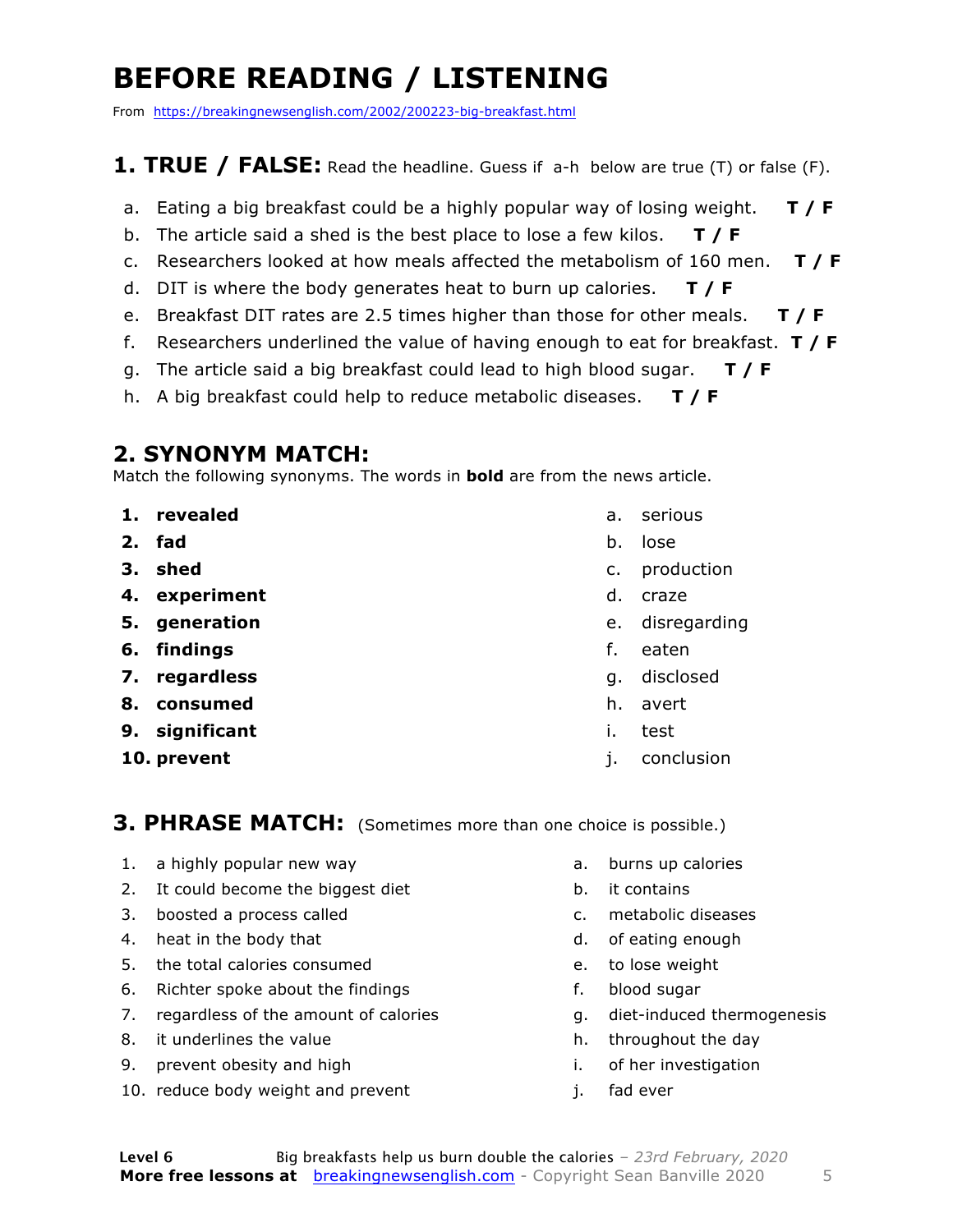### **GAP FILL**

From https://breakingnewsenglish.com/2002/200223-big-breakfast.html

Researchers have (1) \_\_\_\_\_\_\_\_\_\_\_\_\_\_\_ what might be a highly popular new way to lose weight - eat a big breakfast. It could become the biggest diet (2) \_\_\_\_\_\_\_\_\_\_\_\_ ever for those wishing to shed a few kilos. Scientists in Germany conducted a study on how a (3) \_\_\_\_\_\_\_\_\_\_\_\_ breakfast affected the body's metabolism in a (4) \_\_\_\_\_\_\_\_\_\_\_\_ experiment. Sixteen men ate a low-calorie breakfast and high-calorie dinner one day, and (5) this with a high-calorie breakfast and low-calorie dinner the next. Eating a larger breakfast and a smaller dinner (6) \_\_\_\_\_\_\_\_\_\_\_\_\_\_\_\_\_ a process called diet-induced thermogenesis (DIT). This is the (7) \_\_\_\_\_\_\_\_\_\_\_\_ of heat in the body that burns up calories. This happened even when the total calories  $(8)$ throughout the day remained the same. *hearty boosted fad reversed consumed revealed generation laboratory*

Eating a big breakfast led to 2.5 times higher (9) \_\_\_\_\_\_\_\_\_\_\_\_\_\_\_\_\_\_ of DIT. Researcher Dr Juliane Richter spoke about the (10) \_\_\_\_\_\_\_\_\_\_\_\_ of her investigation. She said: "Our results show a meal eaten for breakfast, (11) \_\_\_\_\_\_\_\_\_\_\_\_\_ of the amount of calories it contains, creates twice as high DIT as the same meal (12) \_\_\_\_\_\_\_\_\_\_\_\_\_ for dinner. This finding is significant for all people as it (13) \_\_\_\_\_\_\_\_\_\_\_\_\_\_\_\_ the value of eating enough at breakfast." She added: "Eating more at breakfast instead of dinner could prevent (14) \_\_\_\_\_\_\_\_\_\_\_\_ and high blood sugar. We recommend that (15) \_\_\_\_\_\_\_\_\_\_\_\_\_\_ with obesity as well as healthy people eat a significant breakfast rather than a large dinner to reduce body weight and prevent  $(16)$  \_\_\_\_\_\_\_\_\_\_\_ diseases." *regardless obesity consumed metabolic rates findings patients underlines*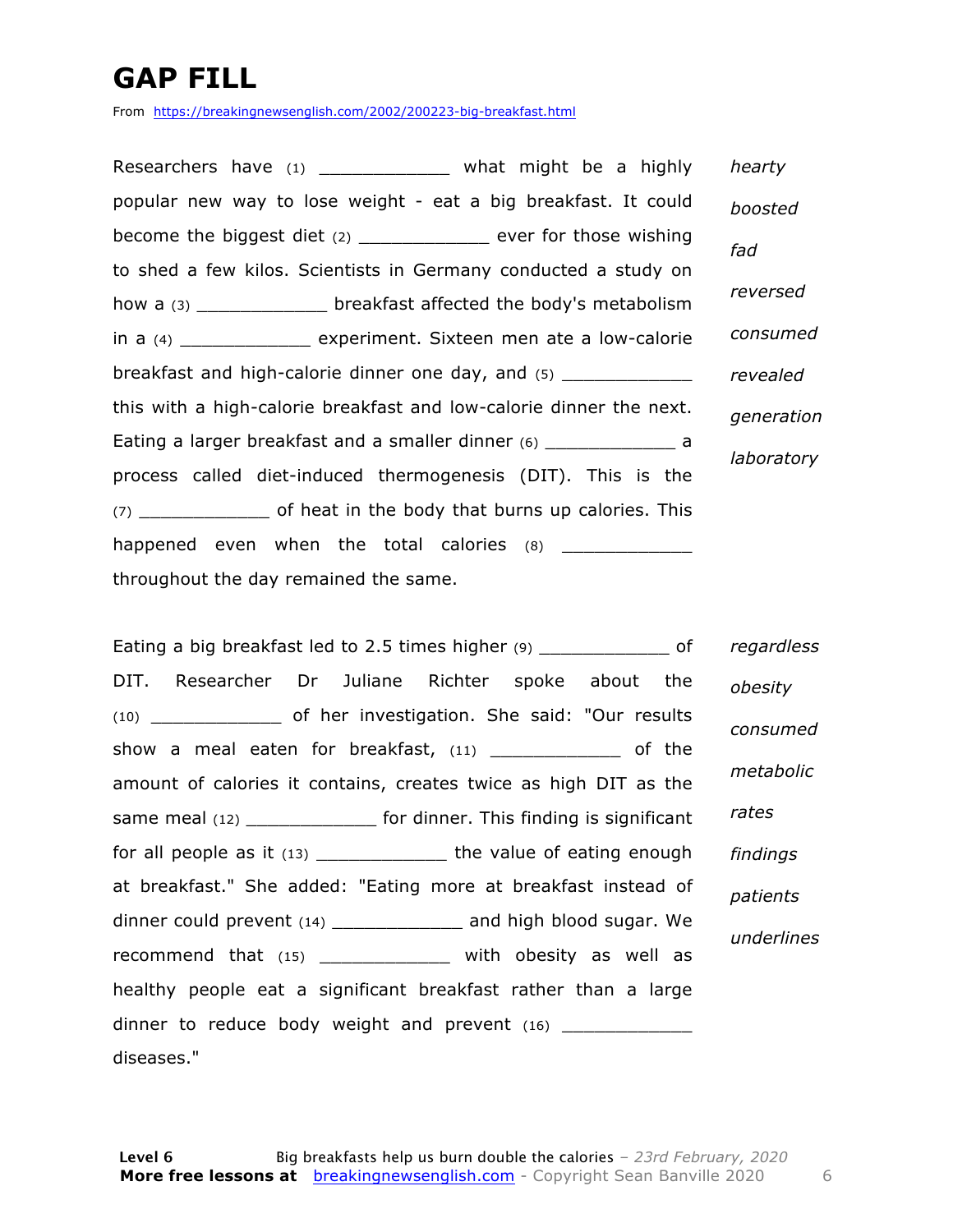#### **LISTENING – Guess the answers. Listen to check.**

From https://breakingnewsenglish.com/2002/200223-big-breakfast.html

| 1) Researchers have revealed what might be a highly _______<br>a. popular new wave<br>b. popular new weigh                                                                    |
|-------------------------------------------------------------------------------------------------------------------------------------------------------------------------------|
| c. popular new ways<br>d. popular new way<br>2) It could become the biggest _______<br>a. diet fad ever                                                                       |
| b. diet fat ever<br>c. diet fate ever<br>d. diet for ever                                                                                                                     |
| 3) Scientists in Germany conducted a study on how _______<br>a. a hearty breakfast<br>b. a heart tea breakfast<br>c. aha tea breakfast<br>d. a hearth tea breakfast           |
| 4) Eating a larger breakfast and a smaller dinner<br>a. boost it a process<br>b. boosted a process<br>c. boasted a process<br>d. basted a process                             |
| 5) This happened even when the total calories consumed throughout the day ______<br>a. remains the same<br>b. remained the same<br>c. remain the same<br>d. rim main the same |
| 6) Eating a big breakfast led to 2.5 times _______ DIT<br>a. higher rates of<br>b. higher lates of<br>c. higher raids of<br>d. higher lattes of                               |
| 7) Our results show a meal eaten for breakfast, _______ amount<br>a. regard list of the<br>b. regard lessen of the<br>c. regardless of the<br>d. rig guard less of the        |
| 8) This finding is significant for all people as it underlines _______<br>a. the value<br>b. the valve<br>c. the valued<br>d. the valor                                       |
| 9) Eating more at breakfast instead of dinner _______<br>a. could prevent O.B city<br>b. could prevent obese city<br>c. could prevents obesity<br>d. could prevent obesity    |
| 10) rather than a large dinner to reduce body weight and prevent ______                                                                                                       |
| a. metabolism diseases<br>b. metabolic diseases                                                                                                                               |
| c. meta Gallic diseases                                                                                                                                                       |
| d. meta bulk diseases                                                                                                                                                         |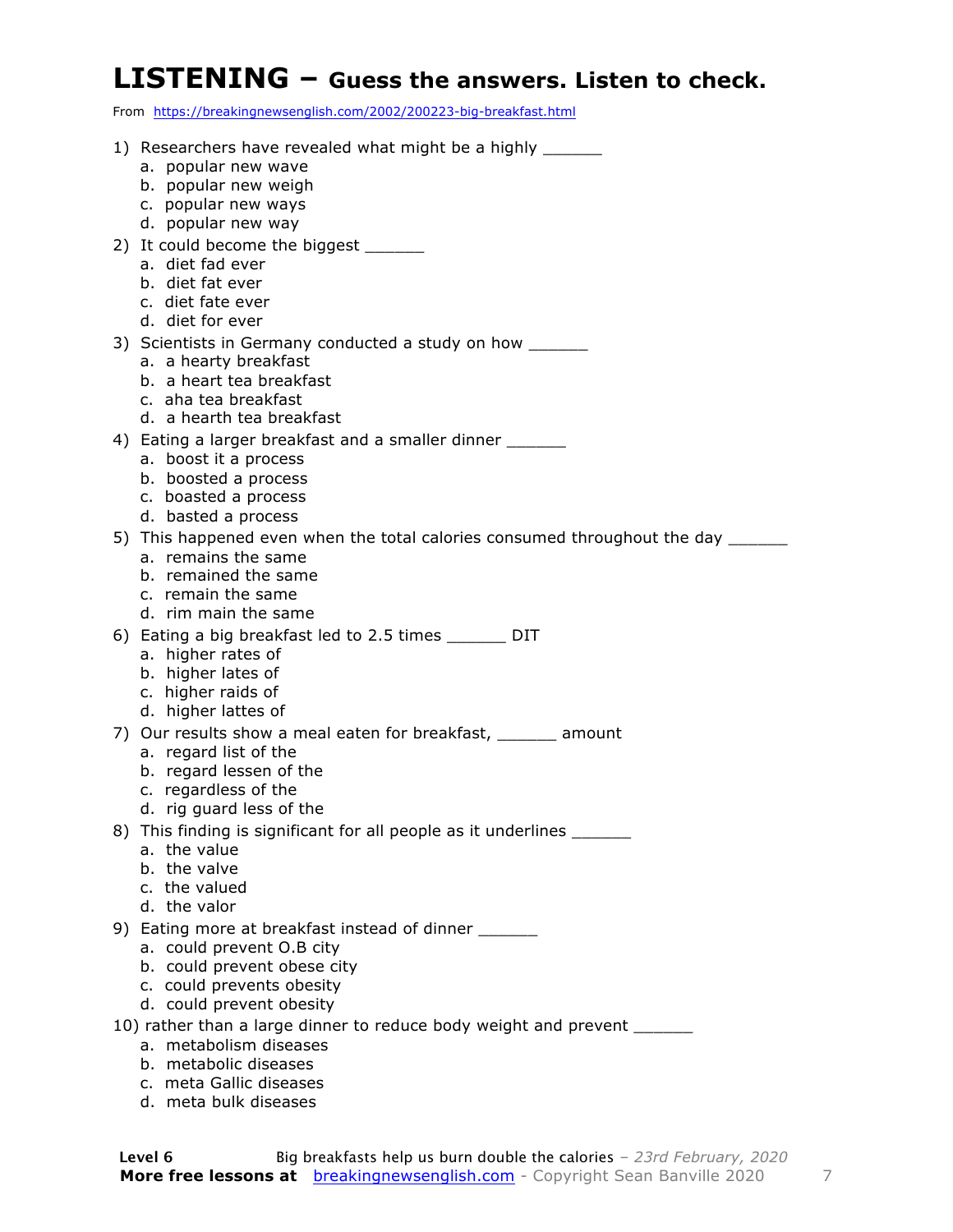#### **LISTENING – Listen and fill in the gaps**

From https://breakingnewsenglish.com/2002/200223-big-breakfast.html

Researchers have revealed what might be a  $(1)$   $\hspace{1.5cm}$  way to lose weight - eat a big breakfast. It could become the biggest (2) \_\_\_\_\_\_\_\_\_\_\_\_\_\_\_\_\_\_\_ for those wishing to shed a few kilos. Scientists in Germany conducted a study on (3) \_\_\_\_\_\_\_\_\_\_\_\_\_\_\_\_\_\_\_\_\_ breakfast affected the body's metabolism in a laboratory experiment. Sixteen men ate a low-calorie breakfast and high-calorie dinner one day, (4) \_\_\_\_\_\_\_\_\_\_\_\_\_\_\_\_\_\_\_ with a high-calorie breakfast and low-calorie dinner the next. Eating a larger breakfast and a smaller dinner (5) \_\_\_\_\_\_\_\_\_\_\_\_\_\_\_\_\_\_\_ called diet-induced thermogenesis (DIT). This is the generation of heat in the body that  $(6)$  \_\_\_\_\_\_\_\_\_\_\_\_\_\_\_\_\_\_\_\_. This happened even when the total calories consumed throughout the day remained the same.

Eating a big breakfast led to 2.5 times higher rates of DIT. Researcher Dr Juliane Richter spoke about (7) \_\_\_\_\_\_\_\_\_\_\_\_\_\_\_\_\_\_\_\_ her investigation. She said: "Our results show a meal eaten for breakfast, (8) \_\_\_\_\_\_\_\_\_\_\_\_\_\_\_\_\_\_\_ amount of calories it contains, creates twice as high DIT as the same (9) \_\_\_\_\_\_\_\_\_\_\_\_\_\_\_\_\_\_\_\_\_\_\_ dinner. This finding is significant for all people as it (10) \_\_\_\_\_\_\_\_\_\_\_\_\_\_\_\_\_\_\_\_\_\_\_\_\_\_\_\_ of eating enough at breakfast." She added: "Eating more at breakfast instead of dinner could (11) **high blood sugar. We recommend that patients** with obesity as well as healthy people eat a significant breakfast rather than a large dinner to reduce body weight and (12) \_\_\_\_\_\_\_\_\_\_\_\_\_\_\_\_\_\_\_\_\_."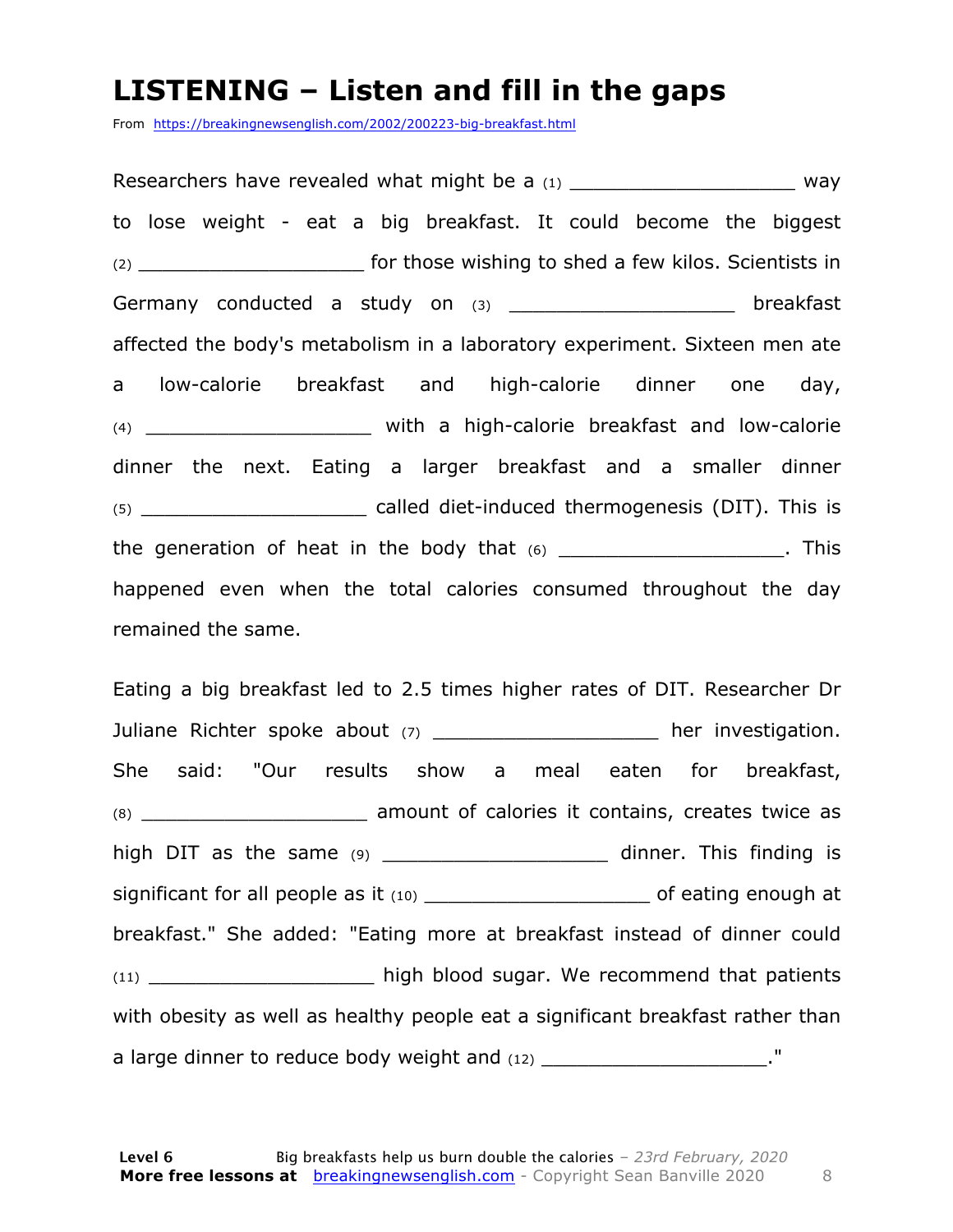### **COMPREHENSION QUESTIONS**

From https://breakingnewsenglish.com/2002/200223-big-breakfast.html

- 1. How popular did the article say eating a big breakfast might be?
- 2. What did the article say people might want to shed?
- 3. How many men took part in the experiment?
- 4. What kind of dinner did the men eat after having a big breakfast?
- 5. What does the process of DIT help to burn in the body?
- 6. Who is Juliane Richter?
- 7. What does the research underline the value of?
- 8. What does a big breakfast produce double the rate of DIT than?
- 9. What patients could eating a big breakfast help?
- 10. What diseases could eating a big breakfast help to prevent?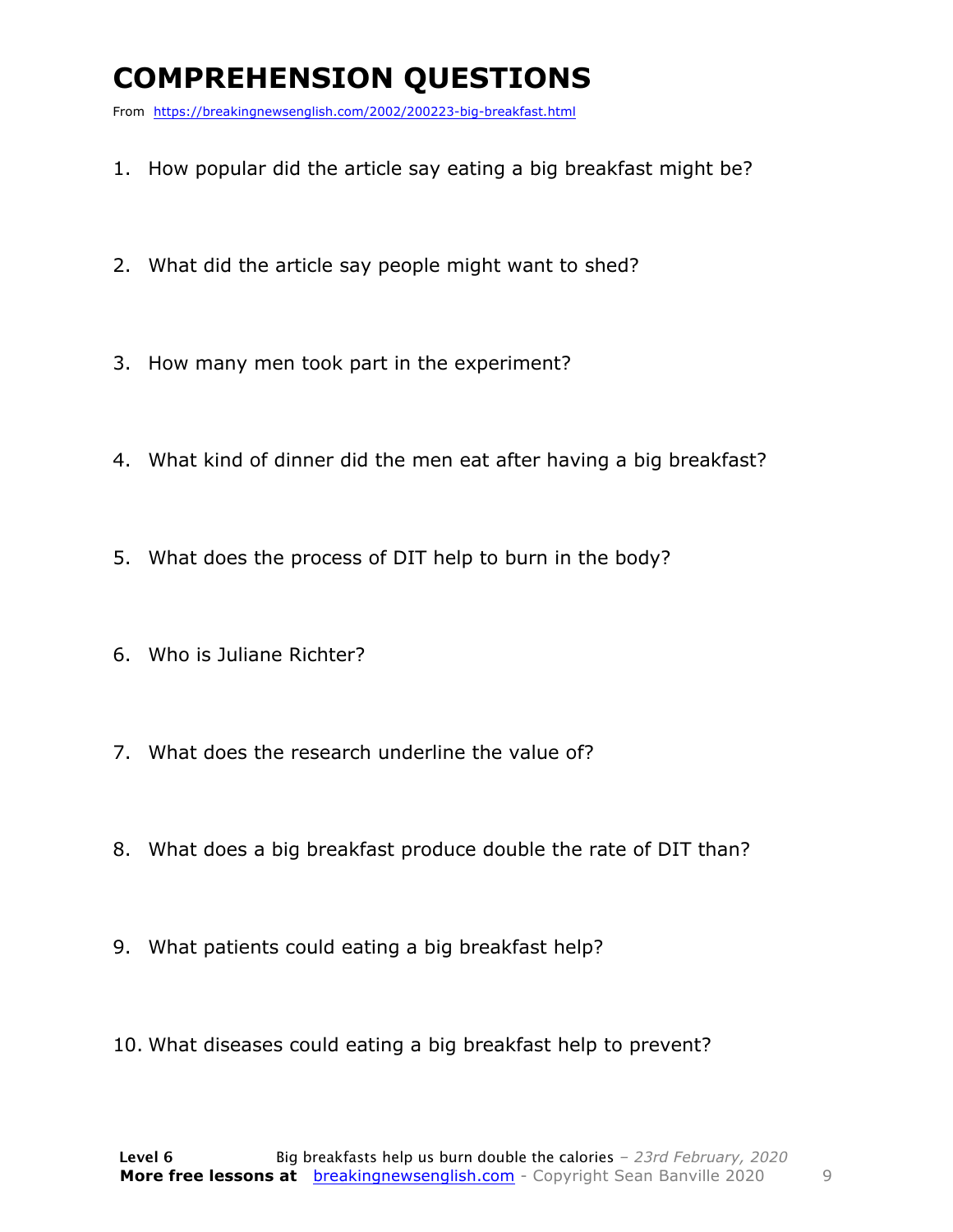### **MULTIPLE CHOICE - QUIZ**

From https://breakingnewsenglish.com/2002/200223-big-breakfast.html

- 1) How popular did the article say
- eating a big breakfast might be?
- a) fairly popular
- b) highly popular
- c) pretty popular
- d) somewhat popular

2) What did the article say people might want to shed?

- a) some light
- b) skin
- c) stomach fat
- d) a few kilos

3) How many men took part in the experiment?

- a) 16
- b) 18
- c) 14
- d) 12

4) What kind of dinner did the men eat after having a big breakfast?

- a) a Big Mac meal
- b) a vegan meal
- c) a low-calorie dinner
- d) vegetarian pizza

5) What does the process of DIT help to burn in the body?

- a) fat
- b) calories
- c) muscle
- d) blood sugar
- 6) Who is Juliane Richter?
- a) a patient
- b) a test participant
- c) a researcher
- d) a writer

7) What does the research underline the value of?

- a) metabolic diseases
- b) diet-induced thermogenesis
- c) high blood sugar
- d) eating enough for breakfast

8) What does a big breakfast produce double the rate of DIT than?

- a) same sized dinners
- b) diet-induced thermogenesis
- c) high blood sugar
- d) vegetarian pizzas
- 9) What patients could eating a big
- breakfast help?
- a) obesity patients
- b) long-term patients
- c) outpatients
- d) very ill patients

10) What diseases could eating a big breakfast help to prevent?

- a) contagious diseases
- 
- b) metabolic diseases
- c) infectious diseases
- d) viral diseases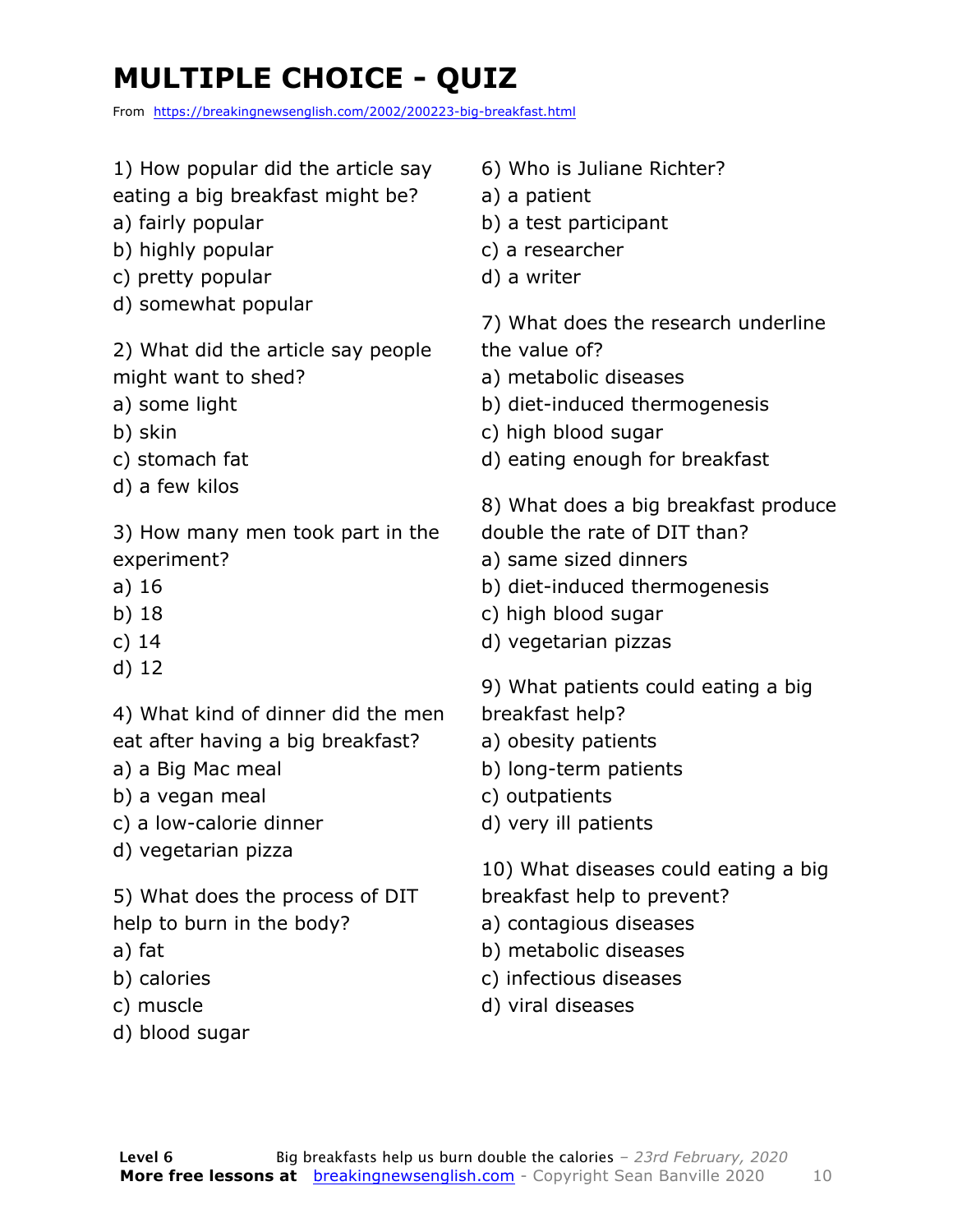### **ROLE PLAY**

From https://breakingnewsenglish.com/2002/200223-big-breakfast.html

#### **Role A – Fruit Diet**

You think a fruit diet is best to lose weight. Tell the others three reasons why. Tell them what is wrong with their diets. Also, tell the others which is the least effective of these diets (and why): vegan diet, low-carb diet or liquid diet.

#### **Role B – Vegan Diet**

You think a vegan diet is best to lose weight. Tell the others three reasons why. Tell them what is wrong with their diets. Also, tell the others which is the least effective of these diets (and why): fruit diet, low-carb diet or liquid diet.

#### **Role C – Low-Carb Diet**

You think a low-carb diet is best to lose weight. Tell the others three reasons why. Tell them what is wrong with their diets. Also, tell the others which is the least effective of these diets (and why): vegan diet, fruit diet or liquid diet.

#### **Role D – Liquid Diet**

You think a liquid diet is best to lose weight. Tell the others three reasons why. Tell them what is wrong with their diets. Also, tell the others which is the least effective of these diets (and why): vegan diet, low-carb diet or fruit diet.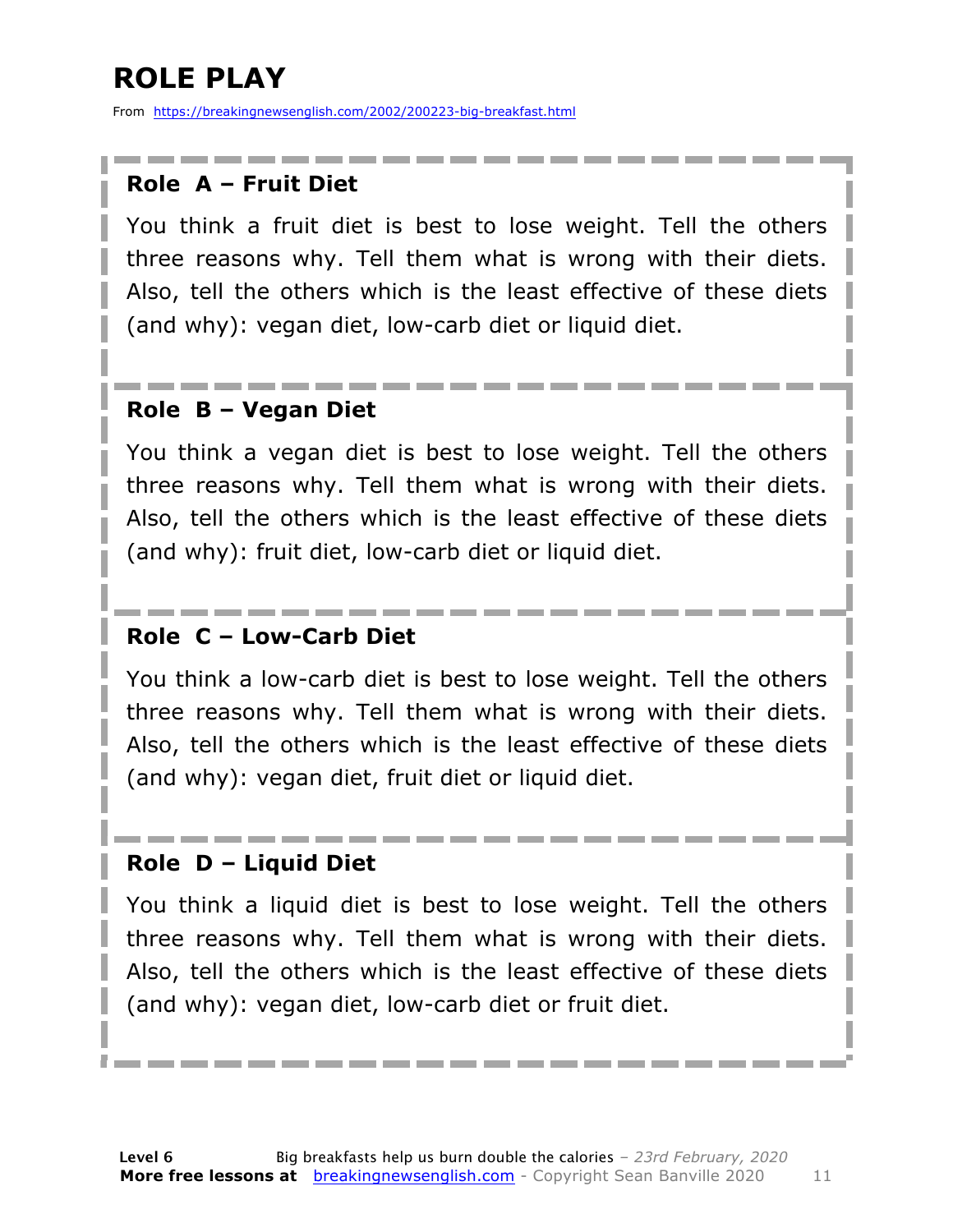## **AFTER READING / LISTENING**

From https://breakingnewsenglish.com/2002/200223-big-breakfast.html

**1. WORD SEARCH:** Look in your dictionary / computer to find collocates, other meanings, information, synonyms … for the words 'breakfast' and 'weight'.

| breakfast | weight |
|-----------|--------|
|           |        |
|           |        |
|           |        |

- Share your findings with your partners.
- Make questions using the words you found.
- Ask your partner / group your questions.

**2. ARTICLE QUESTIONS:** Look back at the article and write down some questions you would like to ask the class about the text.

- Share your questions with other classmates / groups.
- Ask your partner / group your questions.

**3. GAP FILL:** In pairs / groups, compare your answers to this exercise. Check your answers. Talk about the words from the activity. Were they new, interesting, worth learning…?

**4. VOCABULARY:** Circle any words you do not understand. In groups, pool unknown words and use dictionaries to find their meanings.

**5. TEST EACH OTHER:** Look at the words below. With your partner, try to recall how they were used in the text:

| • highly<br>$\cdot$ ever<br>• affected<br>• boosted<br>$\cdot$ burns | $\cdot$ rates<br>$\cdot$ eaten<br>$\cdot$ high<br>• enough<br>• blood |
|----------------------------------------------------------------------|-----------------------------------------------------------------------|
|                                                                      |                                                                       |
| • total                                                              | $\bullet$ body                                                        |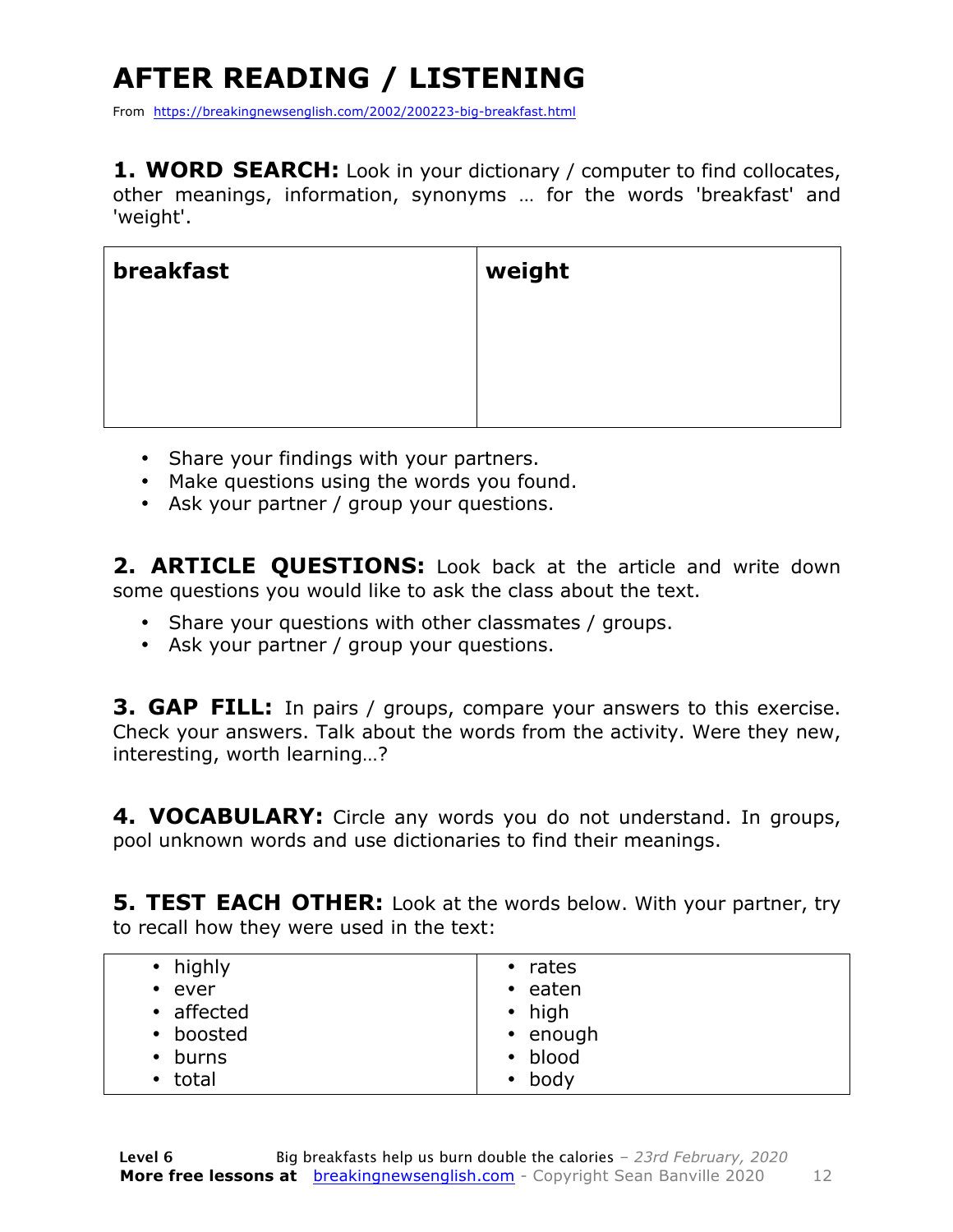#### **BREAKFAST SURVEY**

From https://breakingnewsenglish.com/2002/200223-big-breakfast.html

Write five GOOD questions about breakfast in the table. Do this in pairs. Each student must write the questions on his / her own paper.

When you have finished, interview other students. Write down their answers.

|      | STUDENT 1 | STUDENT 2 | STUDENT 3 |
|------|-----------|-----------|-----------|
| Q.1. |           |           |           |
| Q.2. |           |           |           |
| Q.3. |           |           |           |
| Q.4. |           |           |           |
| Q.5. |           |           |           |

- Now return to your original partner and share and talk about what you found out. Change partners often.
- Make mini-presentations to other groups on your findings.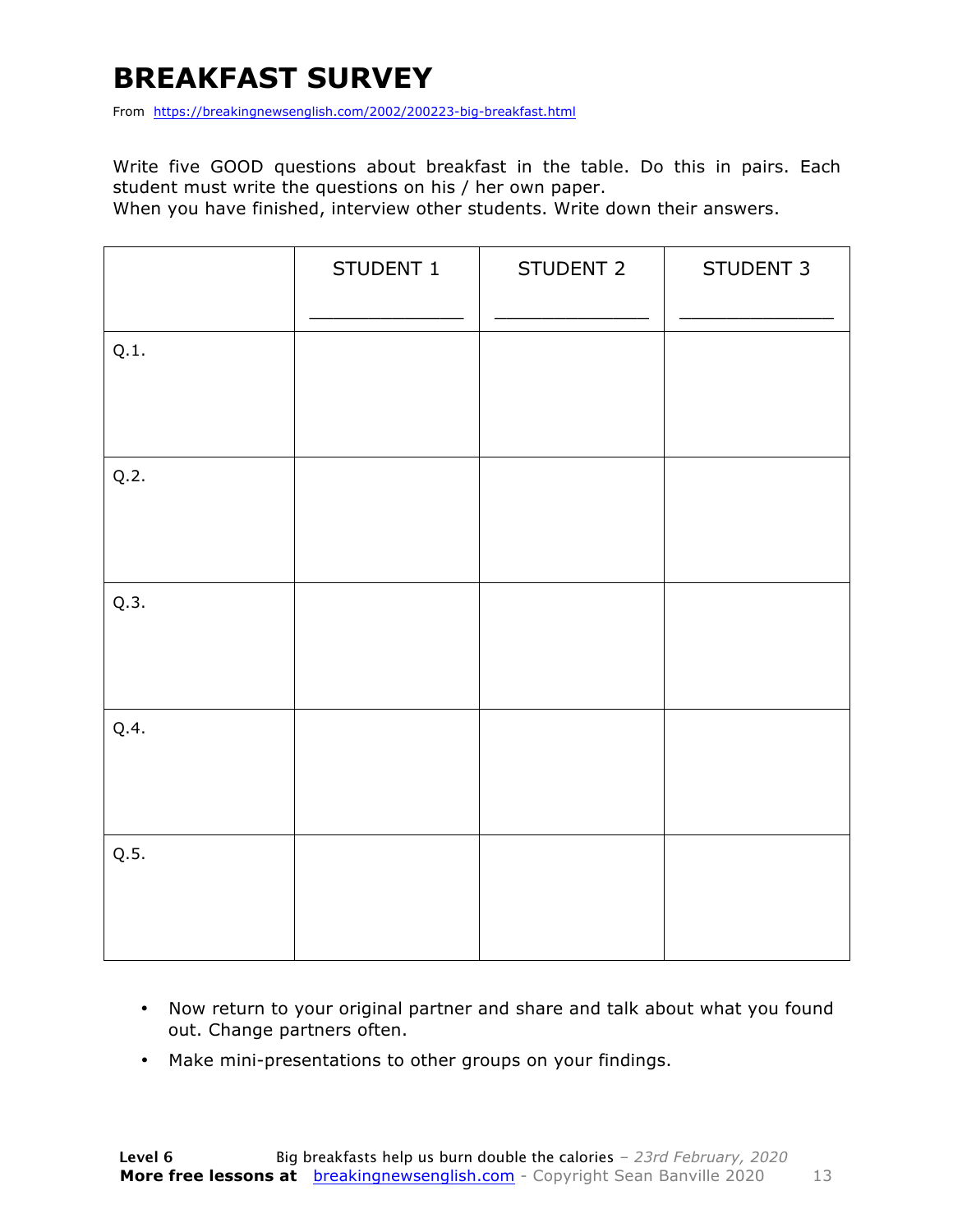### **BREAKFAST DISCUSSION**

STUDENT A's QUESTIONS (Do not show these to student B)

- 1. What did you think when you read the headline?
- 2. What images are in your mind when you hear the word 'breakfast'?
- 3. What do you think of your weight?
- 4. How important is a big breakfast?
- 5. Have you ever been on a diet?
- 6. Is a big breakfast or big dinner better?
- 7. What is the best breakfast?
- 8. Do you worry about the number of calories you consume?
- 9. Should we eat what we want to and be happy?
- 10. Why are high-calorie foods so tasty?

*Big breakfasts help us burn double the calories – 23rd February, 2020* Thousands more free lessons at breakingnewsenglish.com

-----------------------------------------------------------------------------

#### **BREAKFAST DISCUSSION**

STUDENT B's QUESTIONS (Do not show these to student A)

- 11. Did you like reading this article? Why/not?
- 12. What do you think of when you hear the word 'calories'?
- 13. What do you think about what you read?
- 14. Is it better to diet or exercise to lose weight?
- 15. Has what you eat for breakfast changed over the years?
- 16. Why is obesity such a problem these days?
- 17. Why is it that a big breakfast is better than a big dinner?
- 18. What do you know about metabolic diseases?
- 19. What do you know about breakfasts around the world?
- 20. What questions would you like to ask the researchers?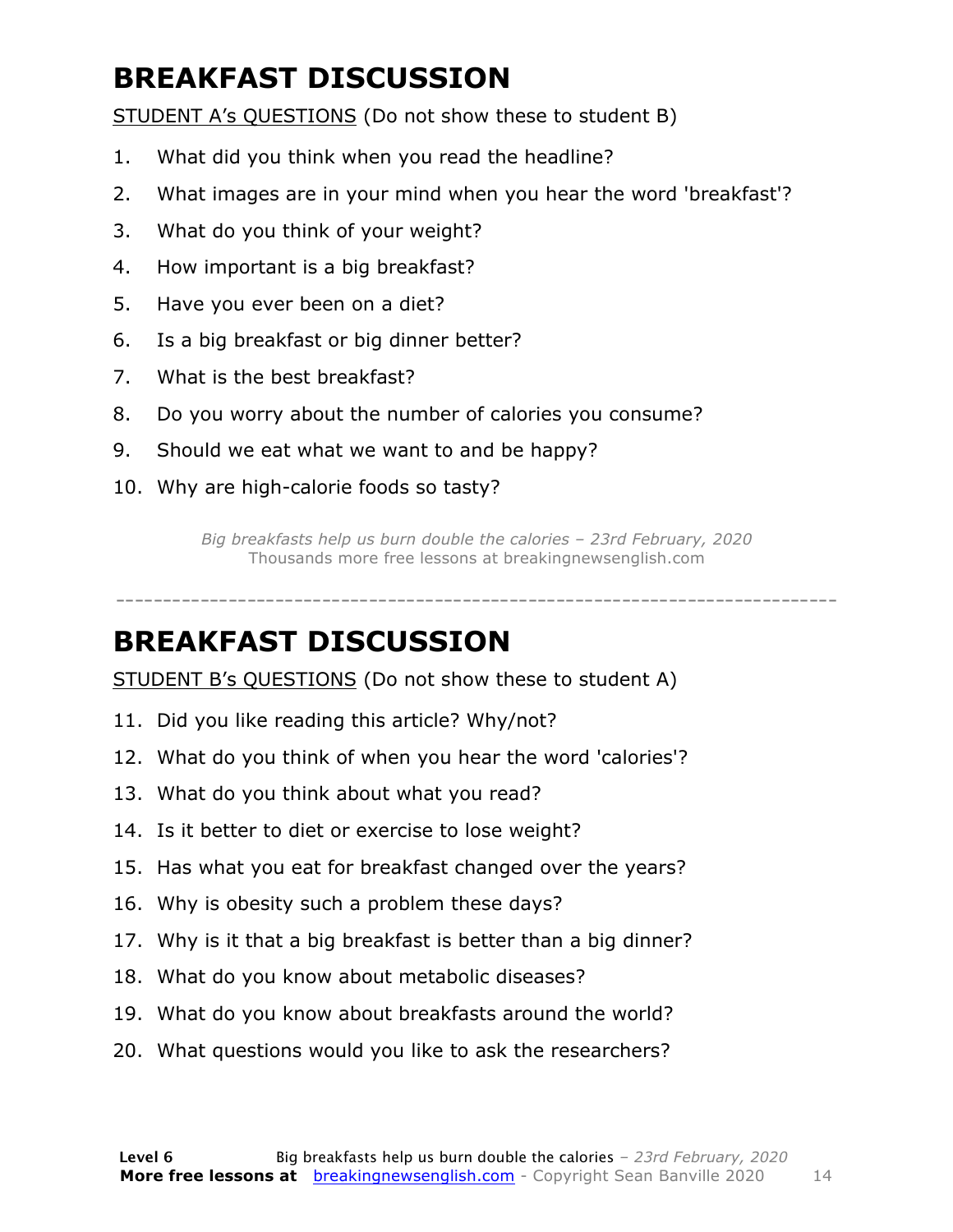### **DISCUSSION (Write your own questions)**

STUDENT A's QUESTIONS (Do not show these to student B)

| 1. |                                          |
|----|------------------------------------------|
|    |                                          |
| 2. |                                          |
|    |                                          |
| 3. |                                          |
|    |                                          |
| 4. |                                          |
|    |                                          |
| 5. |                                          |
|    |                                          |
| 6. |                                          |
|    | Copyright © breakingnewsenglish.com 2020 |

### **DISCUSSION (Write your own questions)**

STUDENT B's QUESTIONS (Do not show these to student A)

| 1. |                                                                                                                         |  |  |
|----|-------------------------------------------------------------------------------------------------------------------------|--|--|
|    |                                                                                                                         |  |  |
| 2. | <u> 1980 - Andrea Stationer, fransk politiker (d. 1980)</u>                                                             |  |  |
| 3. |                                                                                                                         |  |  |
|    |                                                                                                                         |  |  |
| 4. | <u> 1980 - Jan Samuel Barbara, margaret eta idazlea (h. 1980).</u>                                                      |  |  |
| 5. | <u> 1986 - Johann Stoff, deutscher Stoffen und der Stoffen und der Stoffen und der Stoffen und der Stoffen und der </u> |  |  |
|    |                                                                                                                         |  |  |
| 6. | <u> 1989 - Johann John Stone, market fan it ferskearre fan it ferskearre fan it ferskearre fan it ferskearre fan i</u>  |  |  |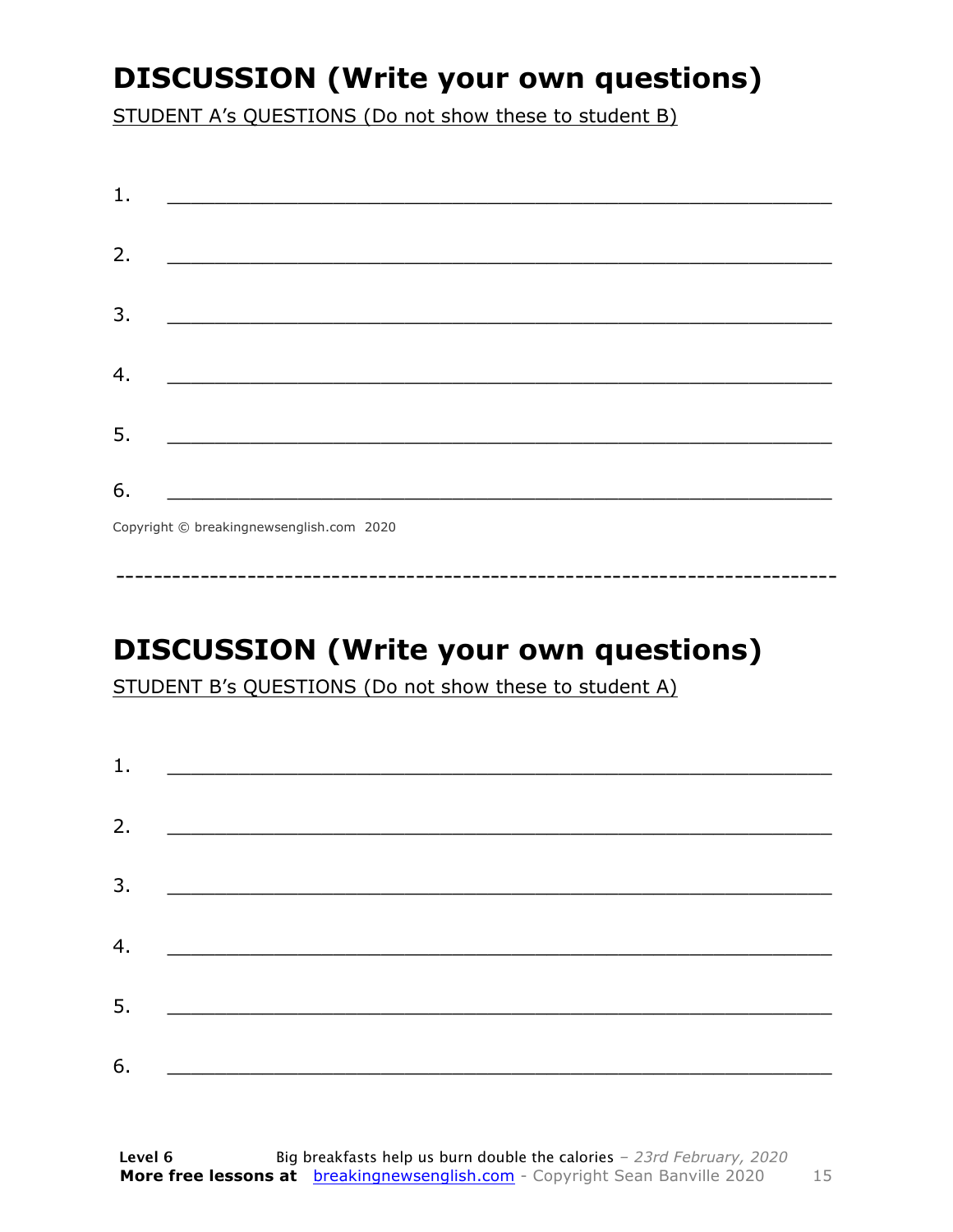### **LANGUAGE - CLOZE**

From https://breakingnewsenglish.com/2002/200223-big-breakfast.html

Researchers have  $(1)$  what might be a highly popular new way to lose weight eat a big breakfast. It could become the biggest diet (2) \_\_\_\_ ever for those wishing to shed a few kilos. Scientists in Germany conducted a study on how a (3) breakfast affected the body's metabolism in a laboratory experiment. Sixteen men ate a low-calorie breakfast and high-calorie dinner one day, and  $(4)$  \_\_\_\_\_ this with a high-calorie breakfast and low-calorie dinner the next. Eating a larger breakfast and a smaller dinner (5) a process called diet-induced thermogenesis (DIT). This is the generation of heat in the body that burns  $(6)$  calories. This happened even when the total calories consumed throughout the day remained the same.

Eating a big breakfast led to 2.5 times higher rates of DIT. Researcher Dr Juliane Richter spoke about the (7) \_\_\_\_\_ of her investigation. She said: "Our results show a meal eaten for breakfast, regardless (8) \_\_\_\_ the amount of calories it contains, creates twice as high DIT as the same meal consumed for dinner. This finding is significant for all people as it  $(9)$  \_\_\_\_ the value of eating enough at breakfast." She added: "Eating more at breakfast (10) of dinner could prevent obesity and high blood sugar. We recommend that patients with obesity as well as healthy people eat a (11) \_\_\_\_ breakfast rather than a large dinner to reduce body weight and (12) metabolic diseases."

#### **Put the correct words from the table below in the above article.**

| 1.  | (a) | revelled     | (b) | reviled     | (c) | revealed    | (d) | revolted      |
|-----|-----|--------------|-----|-------------|-----|-------------|-----|---------------|
| 2.  | (a) | fad          | (b) | pad         | (c) | fat         | (d) | pat           |
| 3.  | (a) | hearty       | (b) | kidney      | (c) | livery      | (d) | brainy        |
| 4.  | (a) | reversed     | (b) | forwarded   | (c) | sided       | (d) | upped         |
| 5.  | (a) | bested       | (b) | boasted     | (c) | basted      | (d) | boosted       |
| 6.  | (a) | for          | (b) | on          | (c) | out         | (d) | up            |
| 7.  | (a) | findings     | (b) | searching   | (c) | discovering | (d) | concluding    |
| 8.  | (a) | by           | (b) | at          | (c) | on          | (d) | of            |
| 9.  | (a) | underlines   | (b) | lines       | (c) | sidelines   | (d) | breadlines    |
| 10. | (a) | regardless   | (b) | instead     | (c) | prefer      | (d) | rather        |
| 11. | (a) | significance | (b) | significant | (c) | signifying  | (d) | significantly |
| 12. | (a) | prevent      | (b) | abolish     | (c) | prohibit    | (d) | scrap         |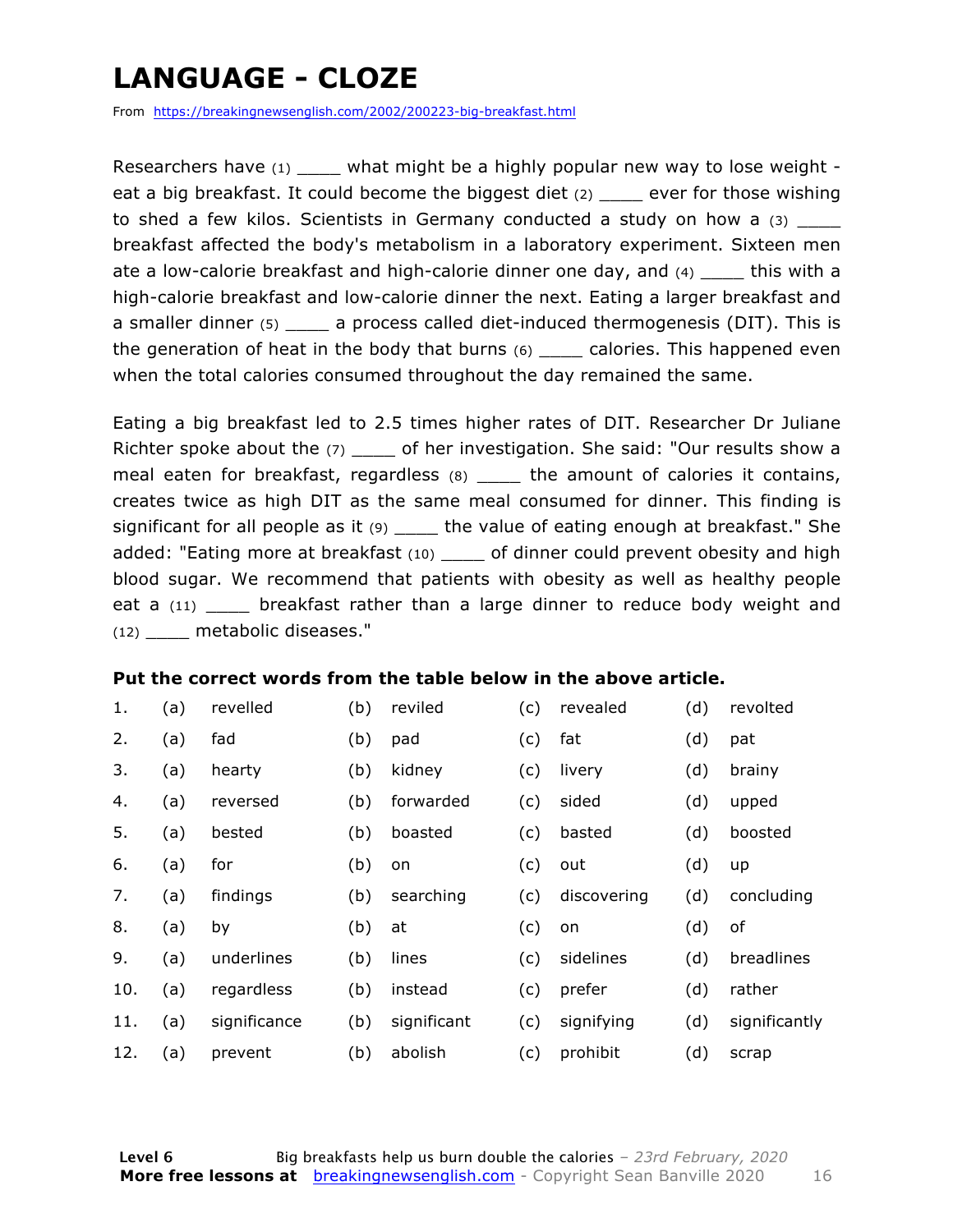### **SPELLING**

From https://breakingnewsenglish.com/2002/200223-big-breakfast.html

#### **Paragraph 1**

- 1. Researchers have rveelaed what might be
- 2. a rotylboraa experiment
- 3. reesverd this with a high-calorie breakfast
- 4. a smaller dinner teobosd a process
- 5. called diet-idudcne thermogenesis
- 6. the total srioecla consumed

#### **Paragraph 2**

- 7. the findings of her tnanstgiviioe
- 8. esrasrelgd of the amount
- 9. This finding is ciniifgsant
- 10. We rcmeenomd that
- 11. patients with bisotey
- 12. prevent eclatomib diseases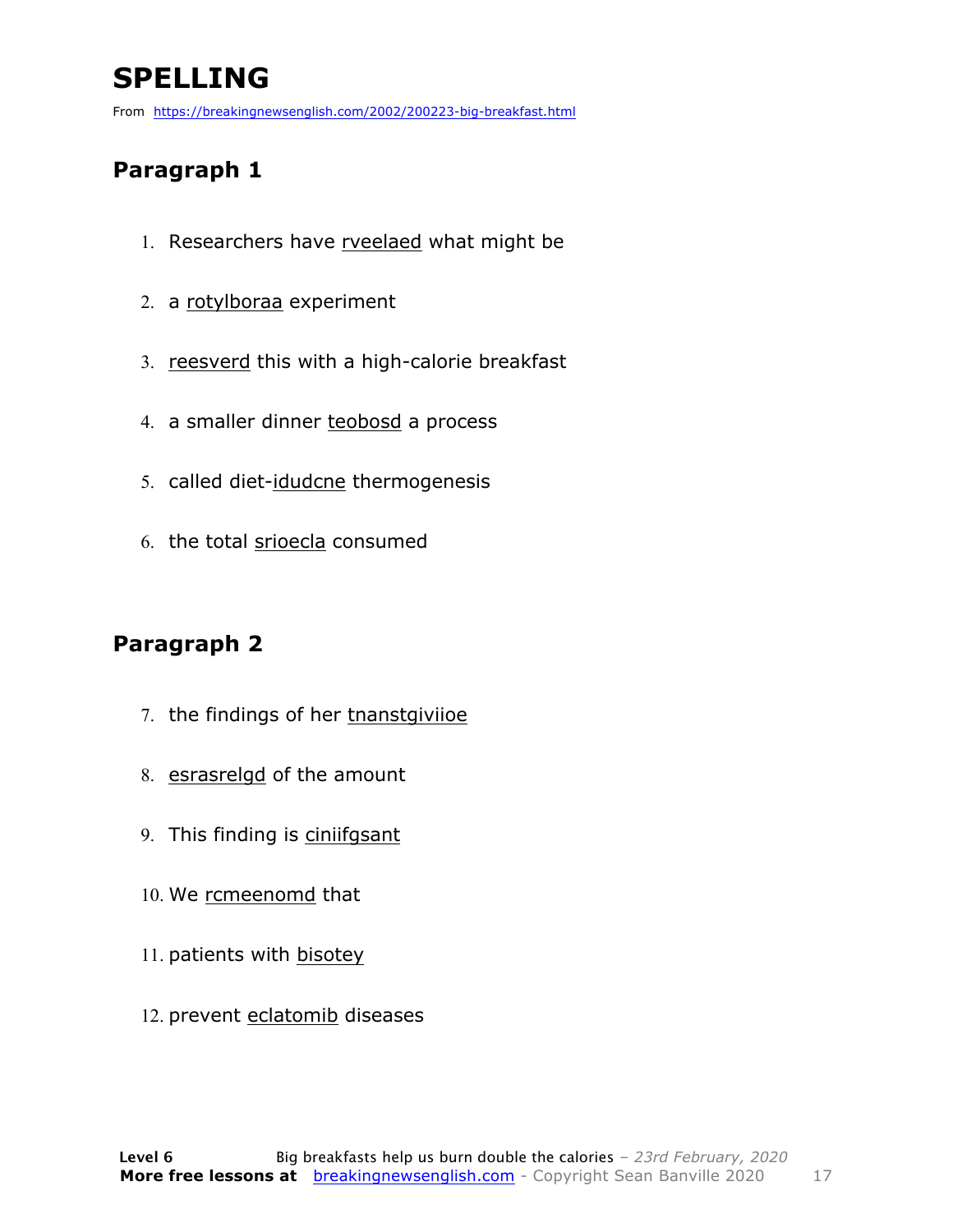### **PUT THE TEXT BACK TOGETHER**

From https://breakingnewsenglish.com/2002/200223-big-breakfast.html

#### **Number these lines in the correct order.**

- ( ) induced thermogenesis (DIT). This is the generation of heat in the body that burns up calories. This
- ( ) consumed for dinner. This finding is significant for all people as it underlines the value of eating enough
- ( ) about the findings of her investigation. She said: "Our results show a meal eaten for breakfast, regardless
- ( ) calorie breakfast and high-calorie dinner one day, and reversed this with a high-calorie breakfast and low-calorie dinner the
- ( ) at breakfast." She added: "Eating more at breakfast instead of dinner could prevent obesity and high
- ( *1* ) Researchers have revealed what might be a highly popular new way to lose weight - eat a big breakfast. It could
- ( ) of the amount of calories it contains, creates twice as high DIT as the same meal
- ( ) happened even when the total calories consumed throughout the day remained the same.
- ( ) next. Eating a larger breakfast and a smaller dinner boosted a process called diet-
- ( ) on how a hearty breakfast affected the body's metabolism in a laboratory experiment. Sixteen men ate a low-
- ( ) Eating a big breakfast led to 2.5 times higher rates of DIT. Researcher Dr Juliane Richter spoke
- ( ) become the biggest diet fad ever for those wishing to shed a few kilos. Scientists in Germany conducted a study
- ( ) than a large dinner to reduce body weight and prevent metabolic diseases."
- ( ) blood sugar. We recommend that patients with obesity as well as healthy people eat a significant breakfast rather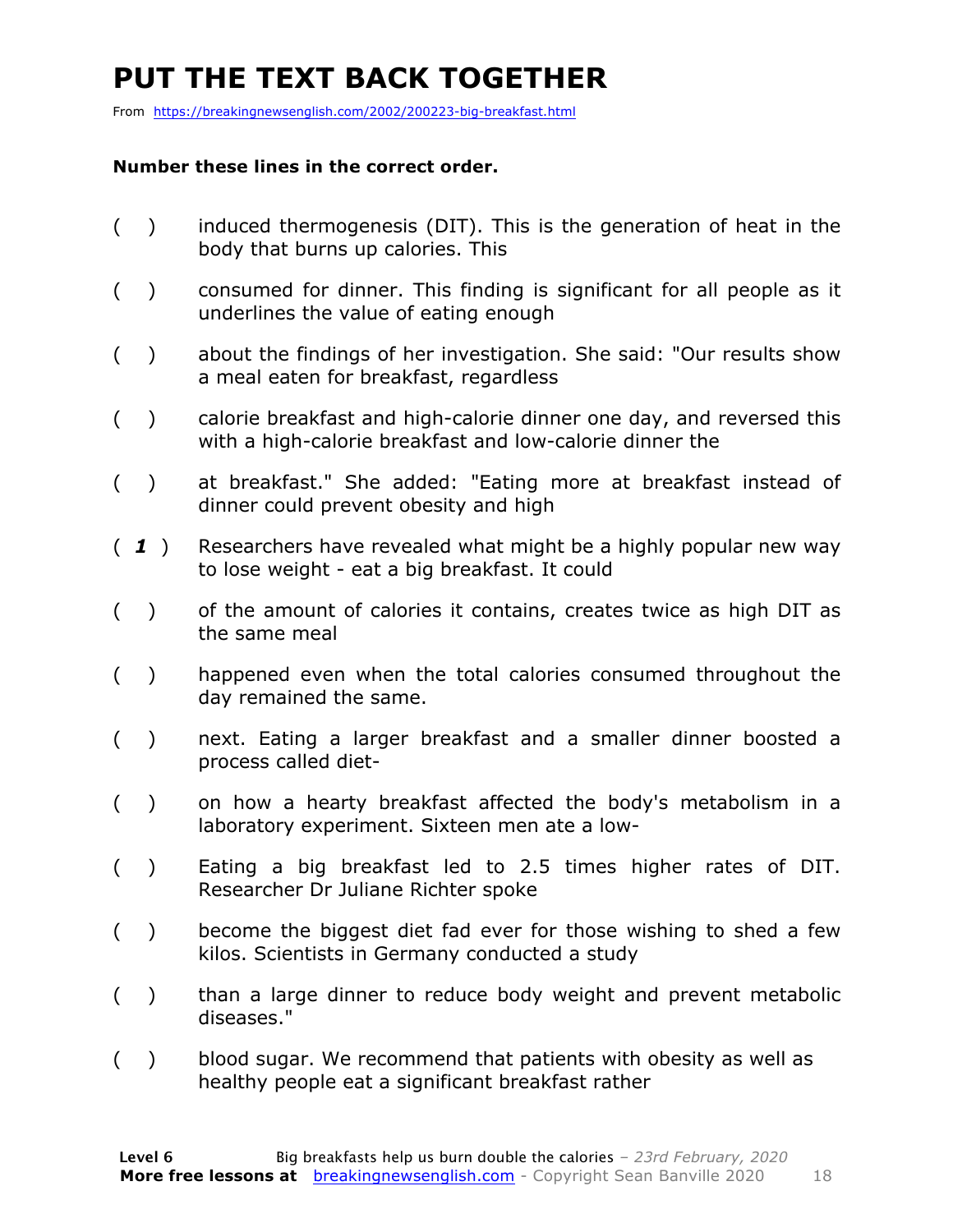#### **PUT THE WORDS IN THE RIGHT ORDER**

From https://breakingnewsenglish.com/2002/200223-big-breakfast.html

1. new weight . to highly popular way lose A

2. could biggest fad It ever . diet the become

3. breakfast the a How body's metabolism . hearty affected

4. the The in generation of heat body .

5. remained throughout consumed the same . the Calories day

6. led to 2.5 times big A higher rates . breakfast

7. it of contains . Regardless of amount calories the

8. value eating underlines enough of It the breakfast .

9. with healthy Patients people . obesity as well as

10. weight metabolic body Reduce and prevent diseases .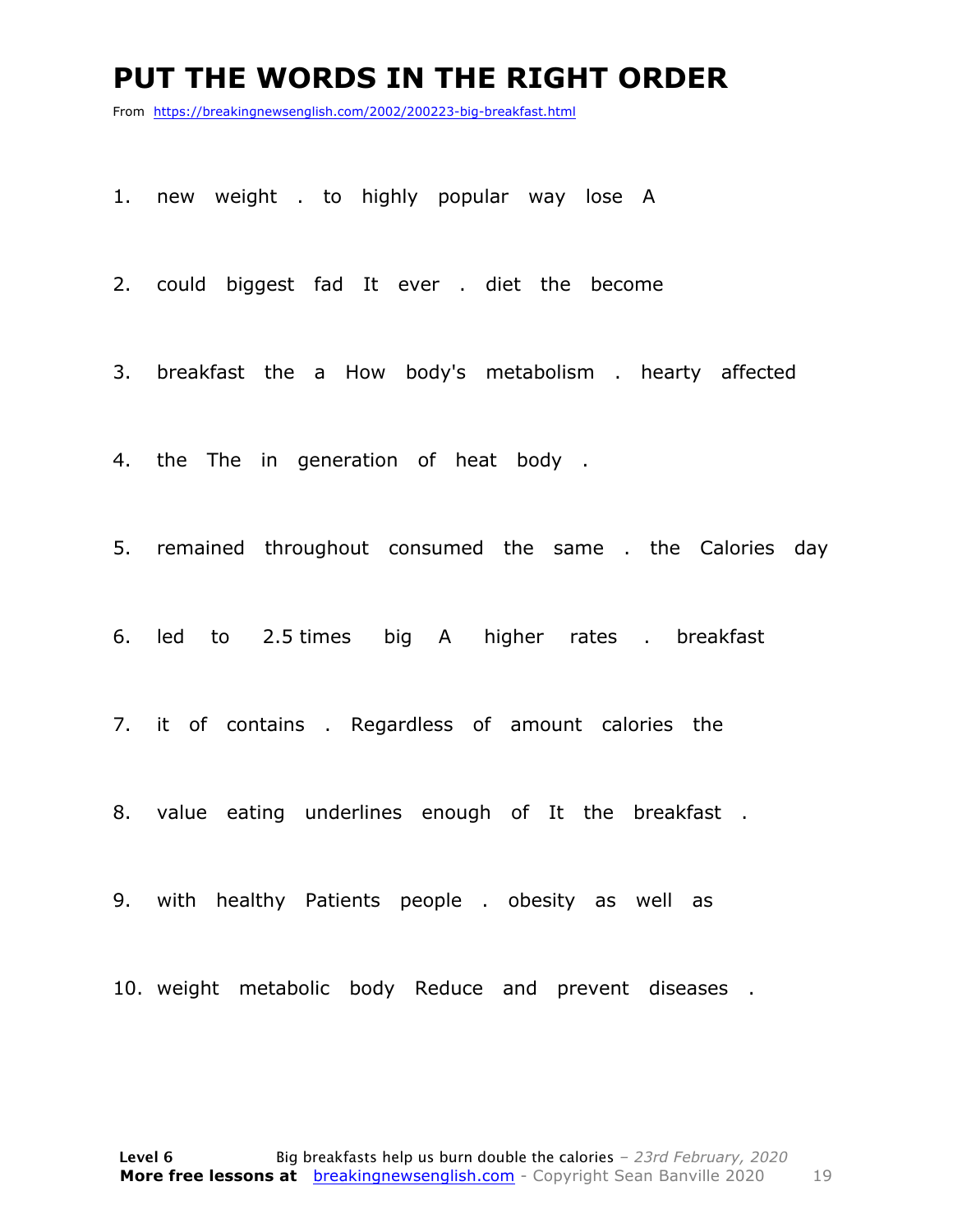### **CIRCLE THE CORRECT WORD (20 PAIRS)**

From https://breakingnewsenglish.com/2002/200223-big-breakfast.html

Researchers have revealed what might be a *heightened / highly* popular new way to lose weight - eat a big breakfast. It could become the biggest diet *fat / fad* ever for those wishing to *shed / shack* a few kilos. Scientists in Germany conducted a study on how a *brainy / hearty* breakfast affected the body's metabolism in a laboratory experiment. Sixteen men ate a low-calorie breakfast and high-calorie dinner one day, and *reserved / reversed* this with a high-calorie breakfast and low-calorie dinner the *after / next*. Eating a larger breakfast and a smaller dinner *boosted / boasted* a process called diet-induced thermogenesis (DIT). This is the *generation / reduction* of heat in the body that burns *up / out* calories. This happened even when the total calories consumed throughout the day *remain / remained* the same.

Eating a big breakfast *led / resulted* to 2.5 times higher rates of DIT. Researcher Dr Juliane Richter spoke about the *founding / findings* of her investigation. She said: "Our results show a meal eaten for breakfast, *regardless / regarding* of the amount of calories it contains, creates *double / twice* as high DIT as the same meal *consumed / consummated* for dinner. This finding is significant for all people as it *breadlines / underlines* the value of eating enough at breakfast." She added: "Eating more at breakfast *rather / instead* of dinner could prevent obesity and high *blood / bloody* sugar. We recommend that patients with obesity as well as healthy people eat a *significant / significance* breakfast rather than a large dinner to reduce body weight and prevent *metabolism / metabolic* diseases."

#### **Talk about the connection between each pair of words in italics, and why the correct word is correct.**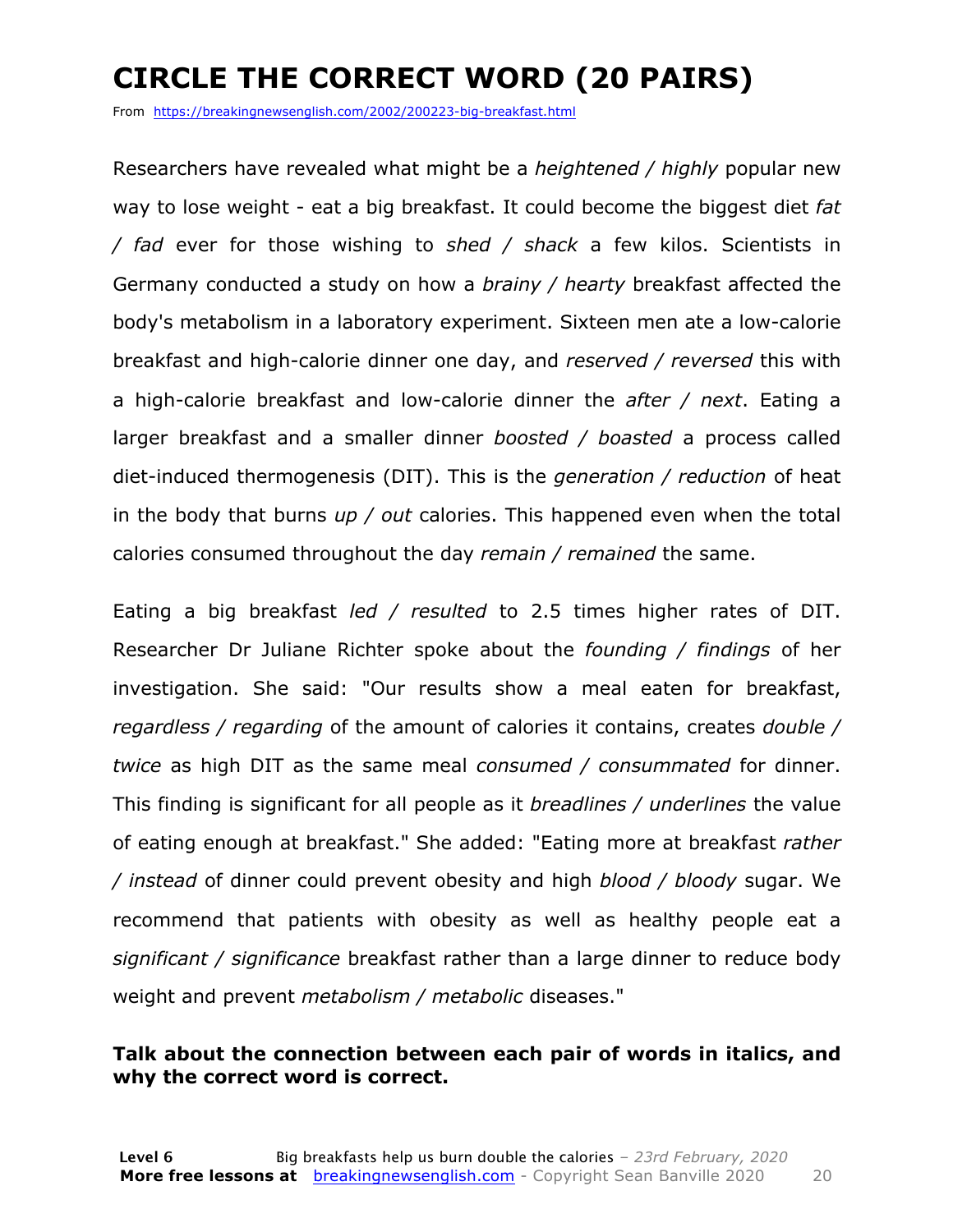### **INSERT THE VOWELS (a, e, i, o, u)**

From https://breakingnewsenglish.com/2002/200223-big-breakfast.html

R\_s\_ **\_** r c h\_r s h\_v\_ r\_v\_ **\_** l\_d w h\_t m\_g h t b\_ \_ h\_g h l y p\_p\_l\_r n\_w w\_y t\_ l\_s\_ w\_ **\_** g h t - \_ **\_** t \_ b\_g b r\_ **\_** k f\_s t . I t c\_ **\_** l d b\_c\_m\_ t h\_ b\_g g\_s t d\_ **\_** t f\_d \_v\_r f\_r t h\_s\_ w\_s h\_n g t\_ s h\_d \_ f\_w k\_l\_s . S c\_ **\_** n t\_s t s \_n G\_r m\_n y c\_n d\_c t\_d \_ s t\_d y \_n h\_w \_ h\_ **\_** r t y b r\_ **\_** k f\_s t \_f f\_c t\_d t h\_ b\_d y ' s m\_t\_b\_l\_s m \_n \_ l\_b\_r\_t\_r y \_x p\_r\_m\_n t . S\_x t\_ **\_** n m\_n \_t\_ \_ l\_w - c\_l\_r\_ **\_** b r\_ **\_** k f\_s t \_n d h\_g h - c \_ l\_r\_ **\_** d\_n n\_r \_n\_ d\_y , \_n d r\_v\_r s\_d t  $h_s$  w\_t h \_ h\_g h - c\_l\_r\_\_ b r\_\_ k f\_s t \_n d l\_w c\_l\_r\_ **\_** d\_n n\_r t h\_ n\_x t . E\_t\_n g \_ l\_r g\_r b r\_ **\_**  k f\_s t \_n d \_ s m\_l l\_r d\_n n\_r b\_ **\_** s t\_d \_ p r\_c\_s s c\_l l\_d d\_ **\_** t - \_n d\_c\_d t h\_r m\_g\_n\_s\_s ( D I T ) . T h\_s \_s t h\_ g\_n\_r\_t\_ **\_** n \_f h\_ **\_** t \_n t h\_ b\_d y t h\_t b\_r n s \_p c\_l\_r\_ **\_** s . T h\_s h\_p p\_n\_d \_v\_n w h\_n t h\_ t\_t\_l c\_l\_r\_ **\_** s c\_n s\_m\_d t h r\_ **\_** g h\_ **\_** t t h\_ d\_y r\_m\_ **\_** n\_d t h\_ s\_m\_.

E\_t\_n g \_ b\_g b r\_ **\_** k f\_s t l\_d t\_ 2 . 5 t\_m\_s h\_g h\_r r\_t\_s \_f D I T . R\_s\_ **\_** r c h\_r D r J\_l\_ **\_** n\_ R\_c h t\_r s p\_k\_ \_b\_ **\_** t t h\_ f\_n d\_n g s \_f h\_r \_n v\_s t\_g\_t\_ **\_** n . S h\_ s\_ **\_** d : " O\_r r\_s\_l t s s h \_w \_ m\_ **\_**  l \_ **\_** t\_n f\_r b r\_ **\_** k f\_s t , r\_g\_r d l\_s s \_f t h\_ \_m\_ **\_**  n t \_f c\_l\_r\_ **\_** s \_t c\_n t\_ **\_** n s , c r\_ **\_** t\_s t w\_c\_ \_s h\_g h D I T \_s t h\_ s\_m\_ m\_ **\_** l c\_n s\_m\_d f\_r d\_n  $n_r$ . Th\_s f\_n d\_n g \_s s\_g n\_f\_c\_n t f\_r \_l l p\_\_ p l\_ \_s \_t \_n d\_r l\_n\_s t h\_ v\_l\_ **\_** \_f \_ **\_** t\_n g \_n\_ **\_** g h \_t b r\_ **\_** k f\_s t . " S h\_ \_d d\_d : " E\_t\_n g m\_r\_ \_t b r \_ **\_** k f\_s t \_n s t\_ **\_** d \_f d\_n n\_r c\_ **\_** l d p r\_v\_n t \_b\_s\_t y \_n d h\_g h b l\_ **\_** d s\_g\_r . W\_ r\_c \_m m\_n d t h\_t p\_t\_ **\_** n t s w\_t h \_b\_s\_t y \_s w\_l l \_s h\_ **\_** l t h y p\_ **\_** p l\_ \_ **\_** t \_ s\_g n\_f\_c\_n t b r\_ **\_** k f\_s t r\_t h\_r t h\_n \_ l\_r g\_ d\_n n\_r t\_ r\_d\_c\_ b\_d y w\_ **\_** g h t \_n d p r\_v\_n t m\_t\_b\_l\_c d\_s\_ **\_** s\_s . "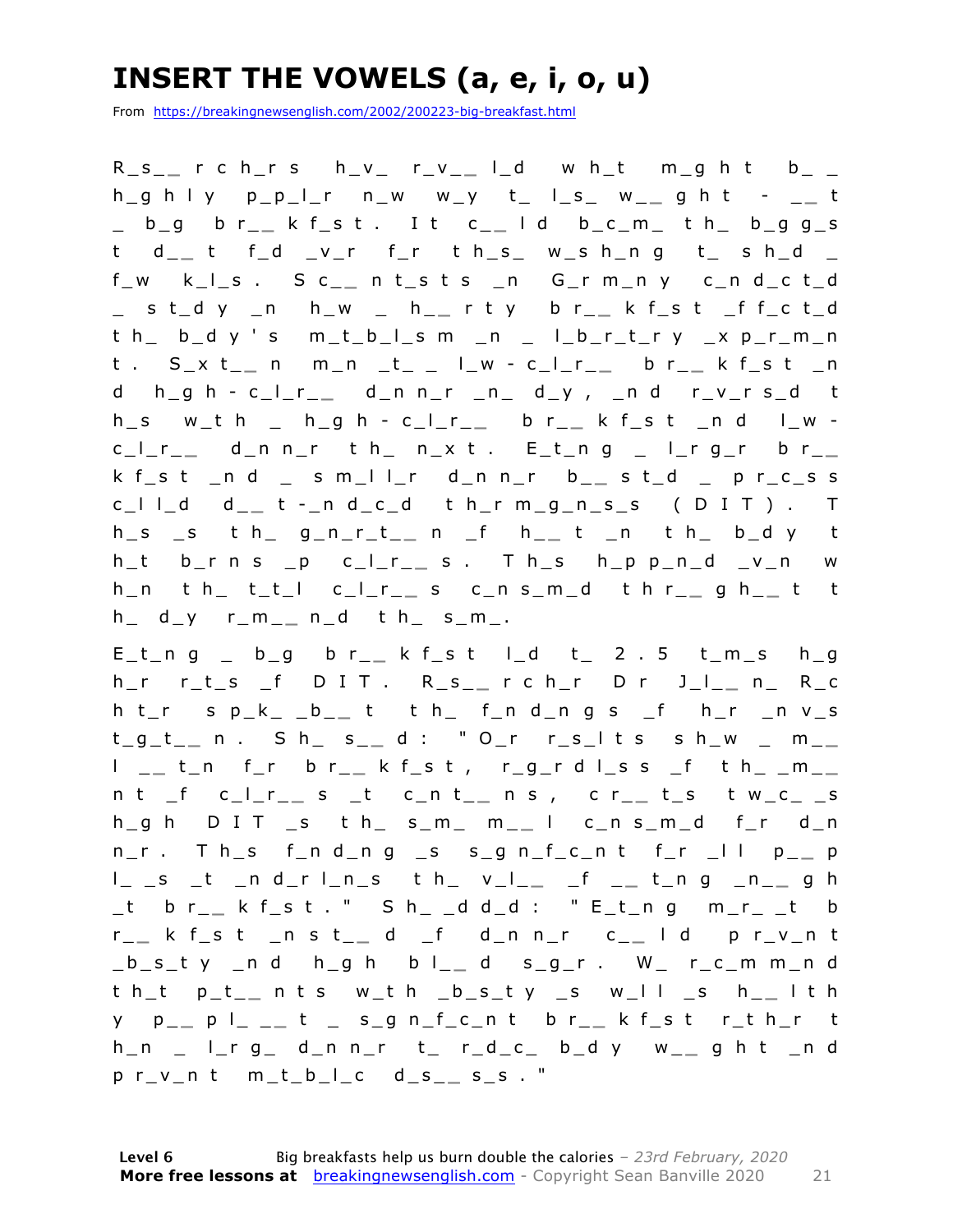#### **PUNCTUATE THE TEXT AND ADD CAPITALS**

From https://breakingnewsenglish.com/2002/200223-big-breakfast.html

researchers have revealed what might be a highly popular new way to lose weight eat a big breakfast it could become the biggest diet fad ever for those wishing to shed a few kilos scientists in germany conducted a study on how a hearty breakfast affected the bodys metabolism in a laboratory experiment sixteen men ate a lowcalorie breakfast and highcalorie dinner one day and reversed this with a highcalorie breakfast and lowcalorie dinner the next eating a larger breakfast and a smaller dinner boosted a process called diet induced thermogenesis dit this is the generation of heat in the body that burns up calories this happened even when the total calories consumed throughout the day remained the same

eating a big breakfast led to 25 times higher rates of dit researcher dr juliane richter spoke about the findings of her investigation she said our results show a meal eaten for breakfast regardless of the amount of calories it contains creates twice as high dit as the same meal consumed for dinner this finding is significant for all people as it underlines the value of eating enough at breakfast she added eating more at breakfast instead of dinner could prevent obesity and high blood sugar we recommend that patients with obesity as well as healthy people eat a significant breakfast rather than a large dinner to reduce body weight and prevent metabolic diseases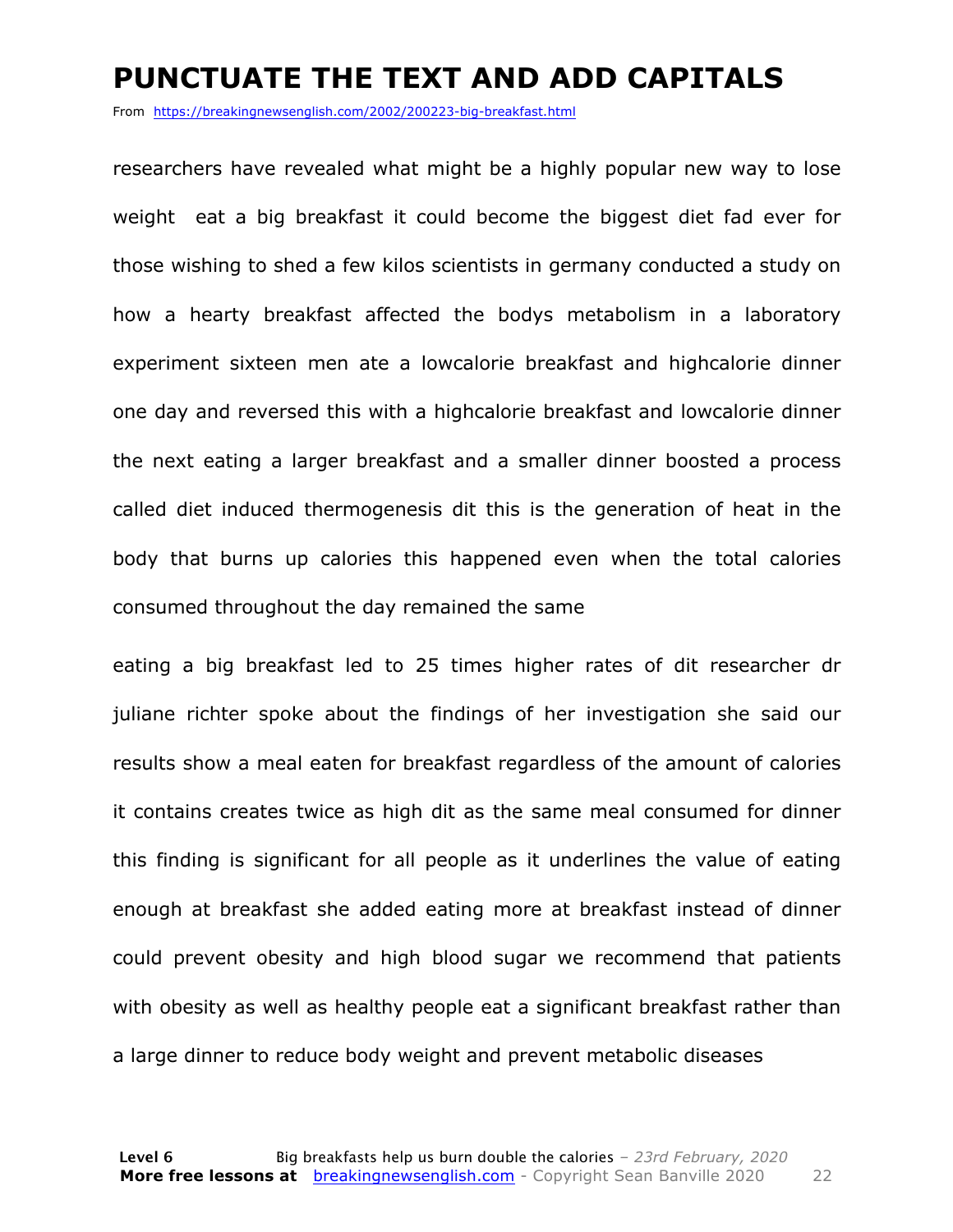### **PUT A SLASH ( / ) WHERE THE SPACES ARE**

From https://breakingnewsenglish.com/2002/200223-big-breakfast.html

Researchershaverevealedwhatmightbeahighlypopularnewwaytolos eweight-eatabigbreakfast.Itcouldbecomethebiggestdietfadeverfo rthosewishingtoshedafewkilos.ScientistsinGermanyconductedastu dyonhowaheartybreakfastaffectedthebody'smetabolisminalaborato ryexperiment.Sixteenmenatealow-caloriebreakfastandhigh-calori edinneroneday,andreversedthiswithahigh-caloriebreakfastandlowcaloriedinnerthenext.Eatingalargerbreakfastandasmallerdinnerboo stedaprocesscalleddiet-inducedthermogenesis(DIT).Thisisthegen erationofheatinthebodythatburnsupcalories.Thishappenedevenwhe nthetotalcaloriesconsumedthroughoutthedayremainedthesame.Ea tingabigbreakfastledto2.5timeshigherratesofDIT.ResearcherDrJuli aneRichterspokeaboutthefindingsofherinvestigation.Shesaid:"Ourr esultsshowamealeatenforbreakfast,regardlessoftheamountofcalori esitcontains,createstwiceashighDITasthesamemealconsumedfordi nner.Thisfindingissignificantforallpeopleasitunderlinesthevalueofea tingenoughatbreakfast."Sheadded:"Eatingmoreatbreakfastinstead ofdinnercouldpreventobesityandhighbloodsugar.Werecommendtha tpatientswithobesityaswellashealthypeopleeatasignificantbreakfast ratherthanalargedinnertoreducebodyweightandpreventmetabolicdi seases."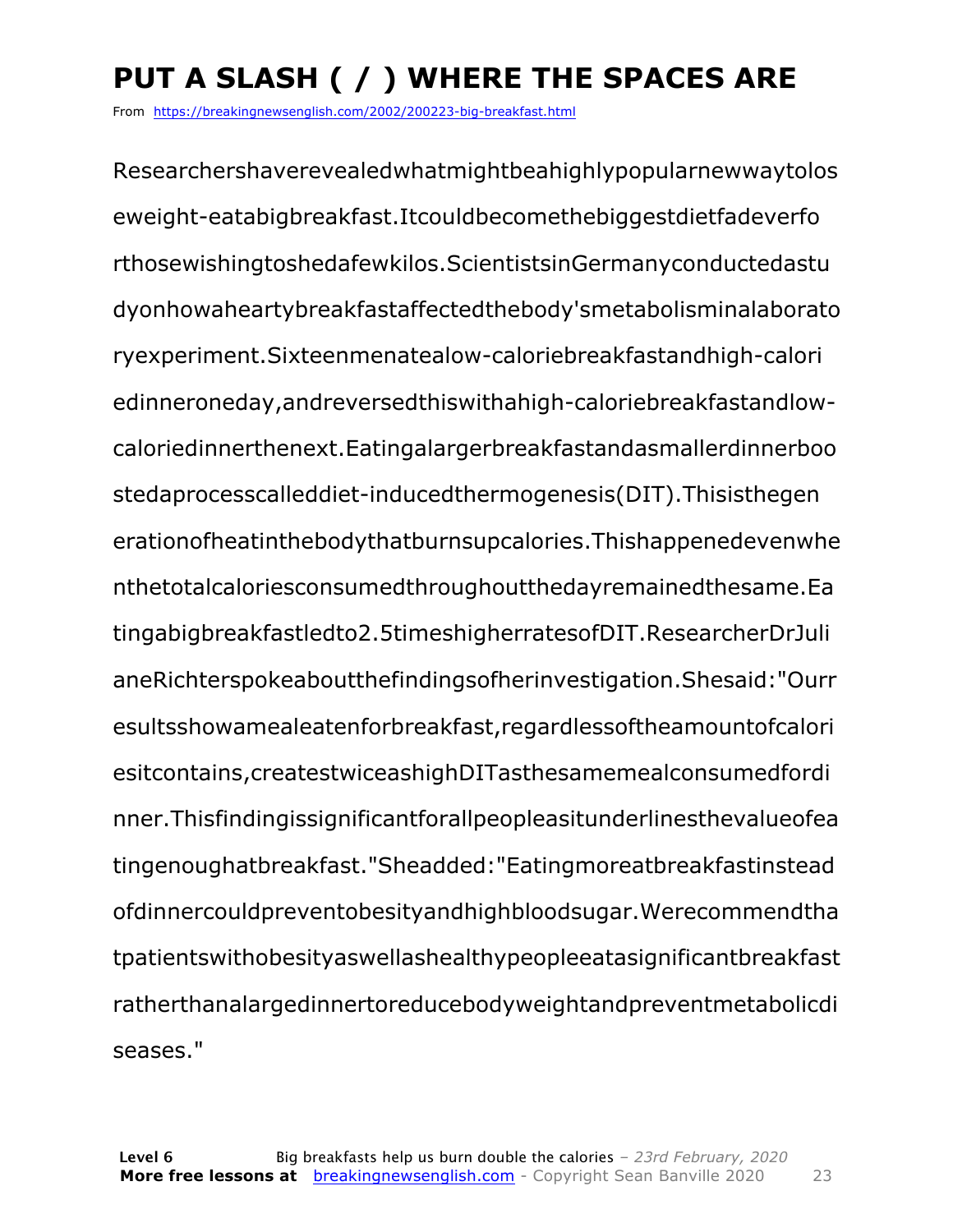### **FREE WRITING**

From https://breakingnewsenglish.com/2002/200223-big-breakfast.html

Write about **breakfast** for 10 minutes. Comment on your partner's paper.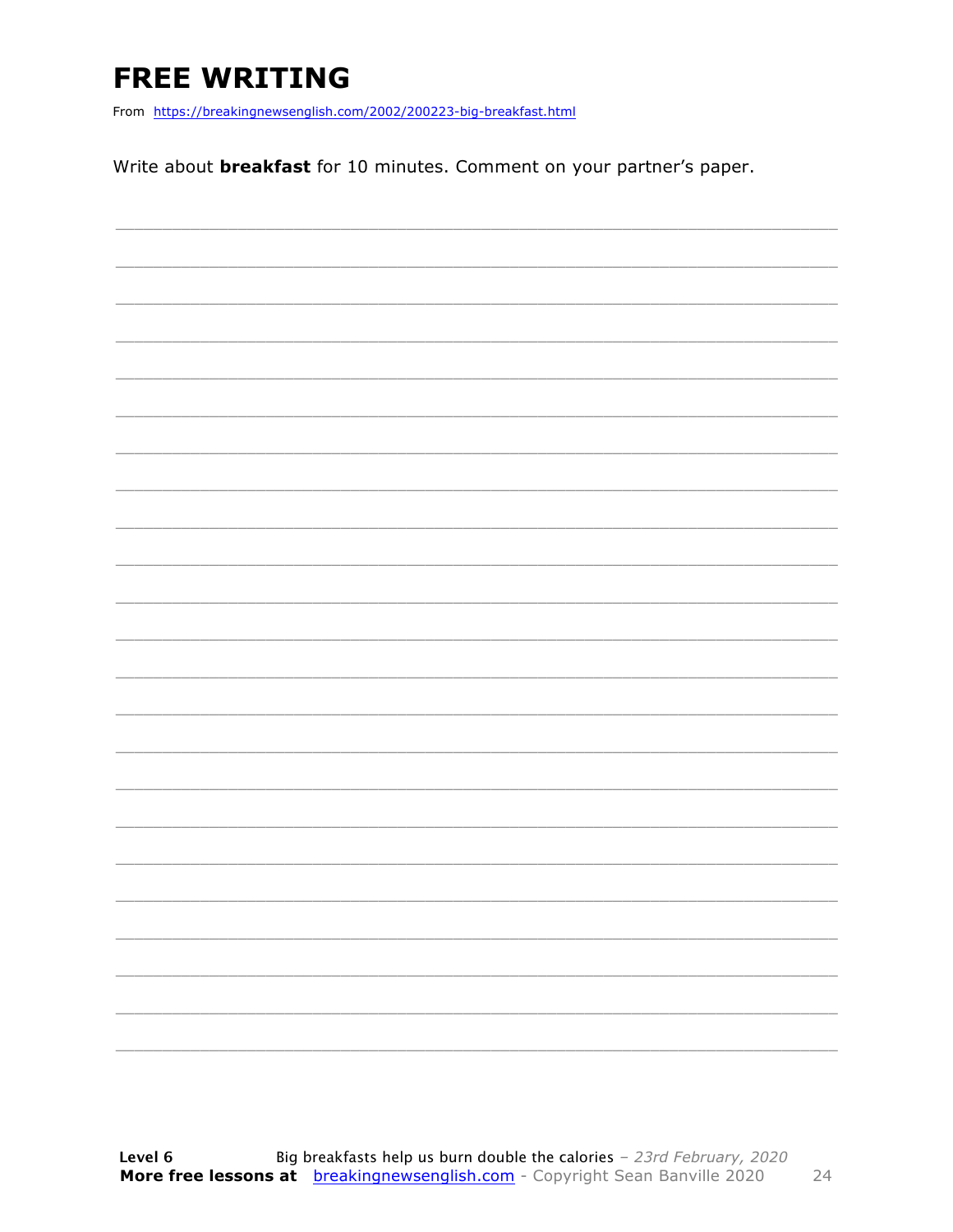### **ACADEMIC WRITING**

From https://breakingnewsenglish.com/2002/200223-big-breakfast.html

Children should have daily lessons on healthy eating at school. Discuss.

|                          |  |  | $\overline{\phantom{a}}$ |
|--------------------------|--|--|--------------------------|
|                          |  |  |                          |
| $\overline{\phantom{a}}$ |  |  | ________                 |
|                          |  |  |                          |
|                          |  |  |                          |
|                          |  |  |                          |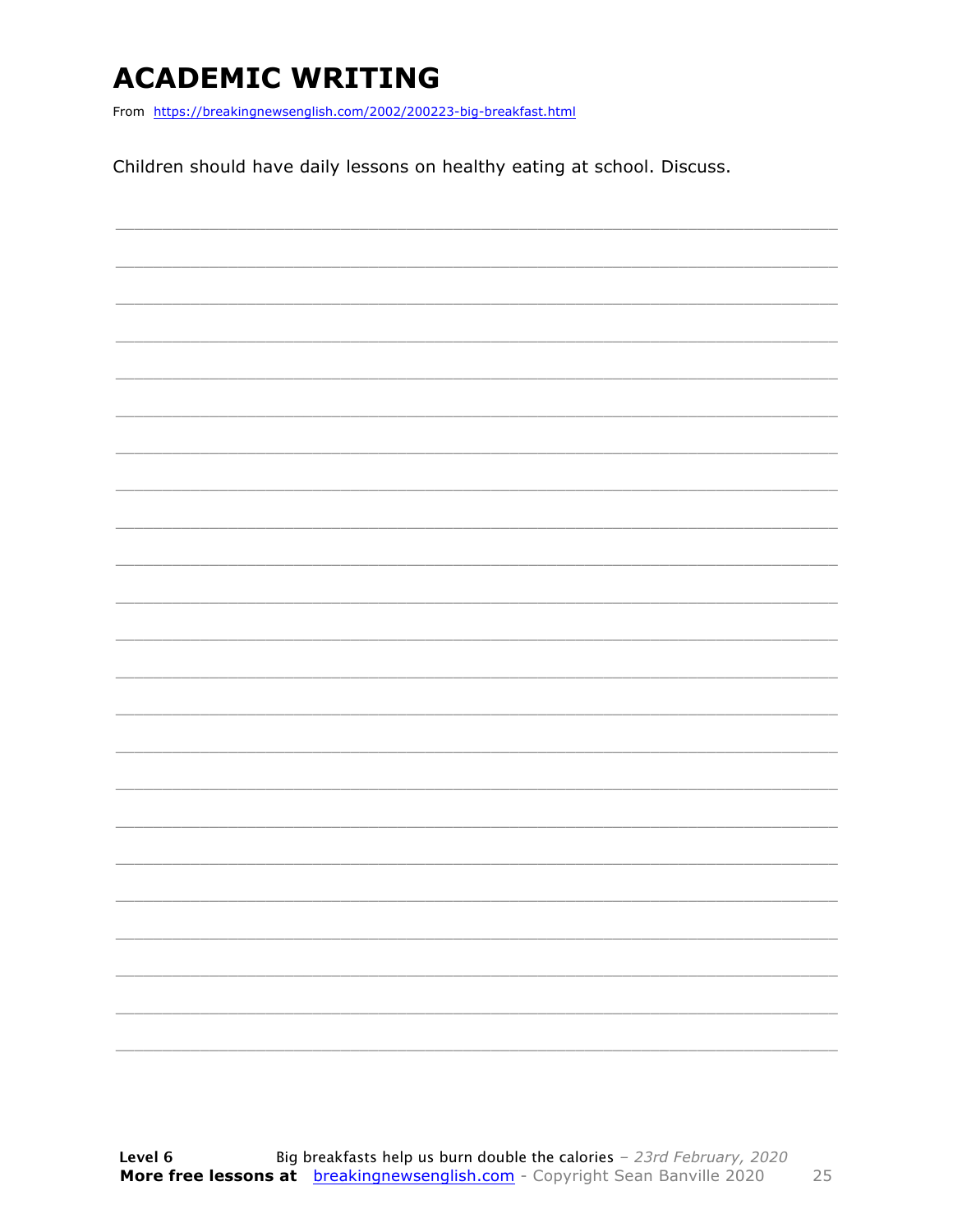#### **HOMEWORK**

**1. VOCABULARY EXTENSION:** Choose several of the words from the text. Use a dictionary or Google's search field (or another search engine) to build up more associations / collocations of each word.

**2. INTERNET:** Search the Internet and find out more about this news story. Share what you discover with your partner(s) in the next lesson.

**3. BREAKFAST:** Make a poster about breakfast. Show your work to your classmates in the next lesson. Did you all have similar things?

**4. CALORIES:** Write a magazine article about setting a legal, maximum, daily calorie limit. Include imaginary interviews with people who are for and against this.

Read what you wrote to your classmates in the next lesson. Write down any new words and expressions you hear from your partner(s).

**5. WHAT HAPPENED NEXT?** Write a newspaper article about the next stage in this news story. Read what you wrote to your classmates in the next lesson. Give each other feedback on your articles.

**6. LETTER:** Write a letter to an expert on breakfast. Ask him/her three questions about it. Give him/her three of your ideas on big breakfasts. Read your letter to your partner(s) in your next lesson. Your partner(s) will answer your questions.